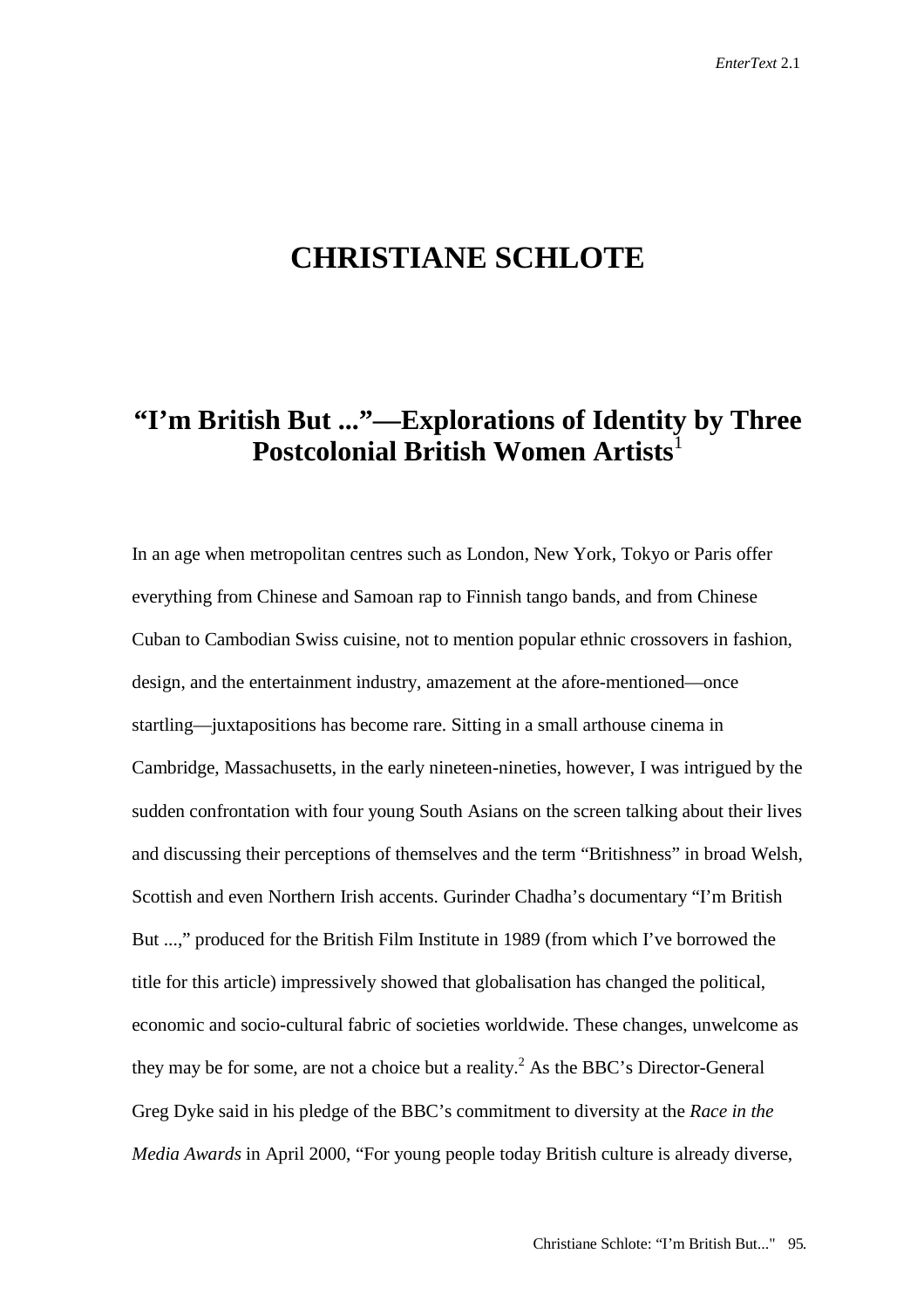heterogeneous, multi-ethnic, multi-everything. For them multiculturalism is not about political correctness but simply a part of the furniture of their everyday lives."<sup>3</sup>

Indeed, no culture has ever been static but has always evolved in response to contact. Thus, even though geographically more isolated than other European states, Britain's population was likewise "forged from successive historical migrations."<sup>4</sup> As Gautam Dasgupta reminds us, "who is not, and has never been, a product of multiple cultures? Perhaps more so than ever before in the history of the world, we are all intercultural selves."<sup>5</sup> What has changed, of course, is the pace and the size of the movement of people, goods, and values. Inevitably, such sudden and rapid transformations can cause anxieties within parts of society. Just as the notion of a fixed English identity in the nineteenth century was a reaction to the enormous changes of metropolitan and colonial societies, today's transformations can result in new forms of nationalism and racism.6

Thus Dyke's statement about multiculturalism being accepted as part of everyday life does not apply to all segments of British society. Even though Jeremy Paxman, in his portrait of the English, $^7$  claims that they always had a very clear sense of their own identity, above all in contrast to the Germans, both countries have shared an increasing interest in defining their national identity. Hardly a week goes by without a new book, newspaper article, radio survey or public discussion of what it means to be British, German, or European for that matter. From Norman Davies' *The Isles: A History* (1999) and Julian Barnes' satire *England, England* (1998) to an ironic essay by Timothy Garton Ash announcing "Europe? No thank you, we're British" (2001), to the rather farcical German *Leitkultur*-debate, renewed attempts are being made to come to terms with what Tony Blair's government officially proclaims to be a multicultural society.<sup>8</sup>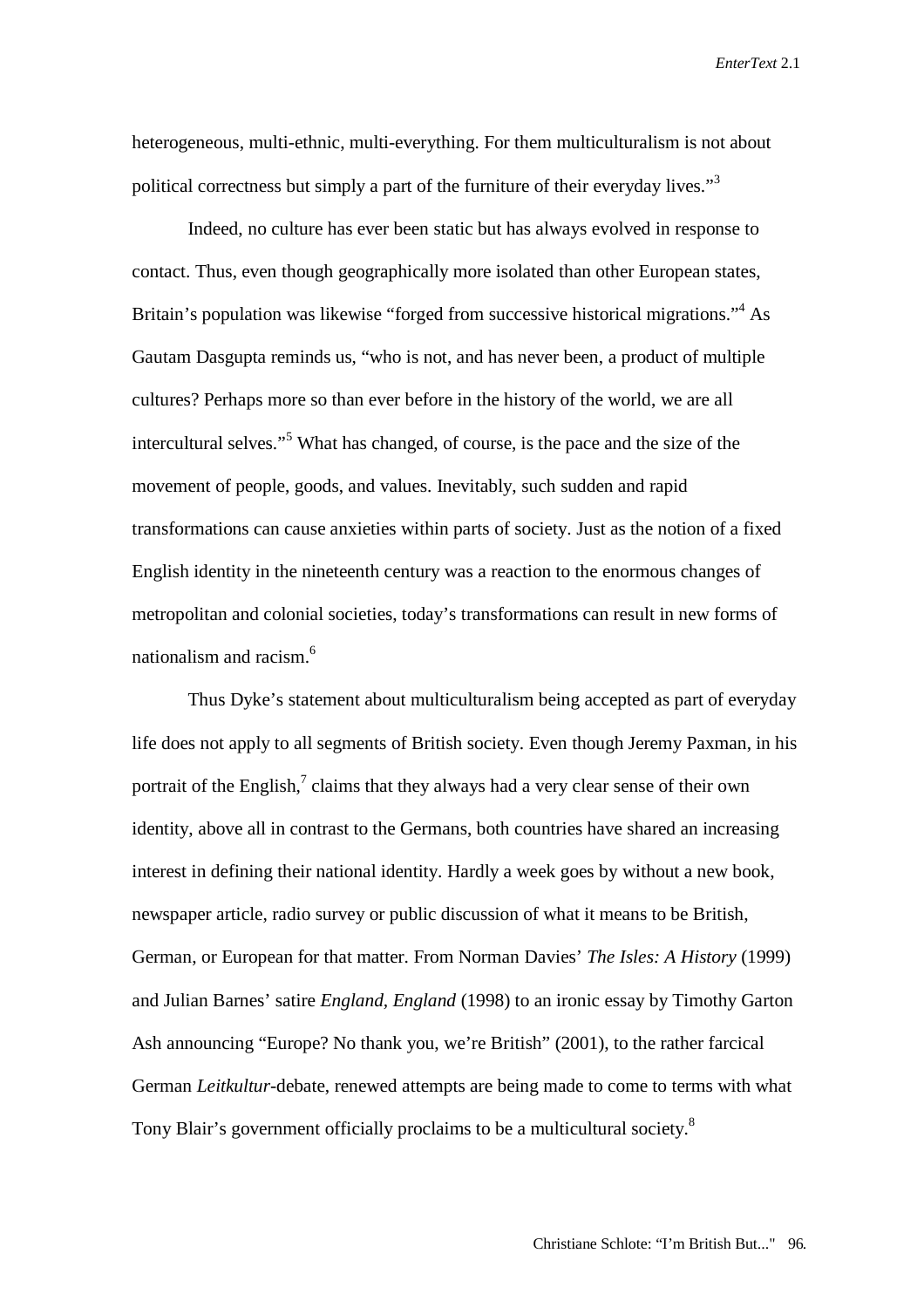In view of the undeniably multi-ethnic nature of society on the one hand, and the renewed national, xenophobic, and racist tendencies (not only in Britain) on the other, this article aims to explore the lives and works of three contemporary British women artists of different national and cultural heritage and the way they perceive themselves in terms of their British, bicultural and/or postcolonial identity. By examining if, and how, this finds expression in the work of the Pakistani writer and playwright Rukhsana Ahmad, the Nigerian sculptor Sokari Douglas Camp, and the Indian British writer and actress Meera Syal, I will also address questions about the convergence of ethnic, gender, and class identities.

But why these artists? First of all, it should be noted that trying to define any specific characteristics of any given group can be misleading and dangerous and any critic of multi-ethnic literature and art knows only too well that, as Paul Lauter puts it, "neither separation nor integration provide wholly satisfactory methods for representing or studying marginalized cultures."<sup>9</sup> The Asian-American literary critic Shirley Geok-lin Lim aptly describes this classic catch-22 situation as follows: on the one hand Lim argues that she doesn't want to be seen as "different, as exotic and frozen in a geographical mythology;" on the other, she writes, "should you proceed to treat me as if I were not different, as if my historical origin has not given to me a unique destiny and character, I would also accuse you of provincialism, of an inability to distinguish between cultures."<sup>10</sup> So, to be sure, none of these women artists, born and raised in and outside Britain and with markedly different historical, cultural and socio-political biographies can be seen as representing the experience of whole groups of people. This would result in a purely sociological reading, denying the works their literary value and at the same time disregarding the heterogeneity within communities because, as Stuart Hall has observed, "We cannot speak for very long, with any exactness, about 'one experience, one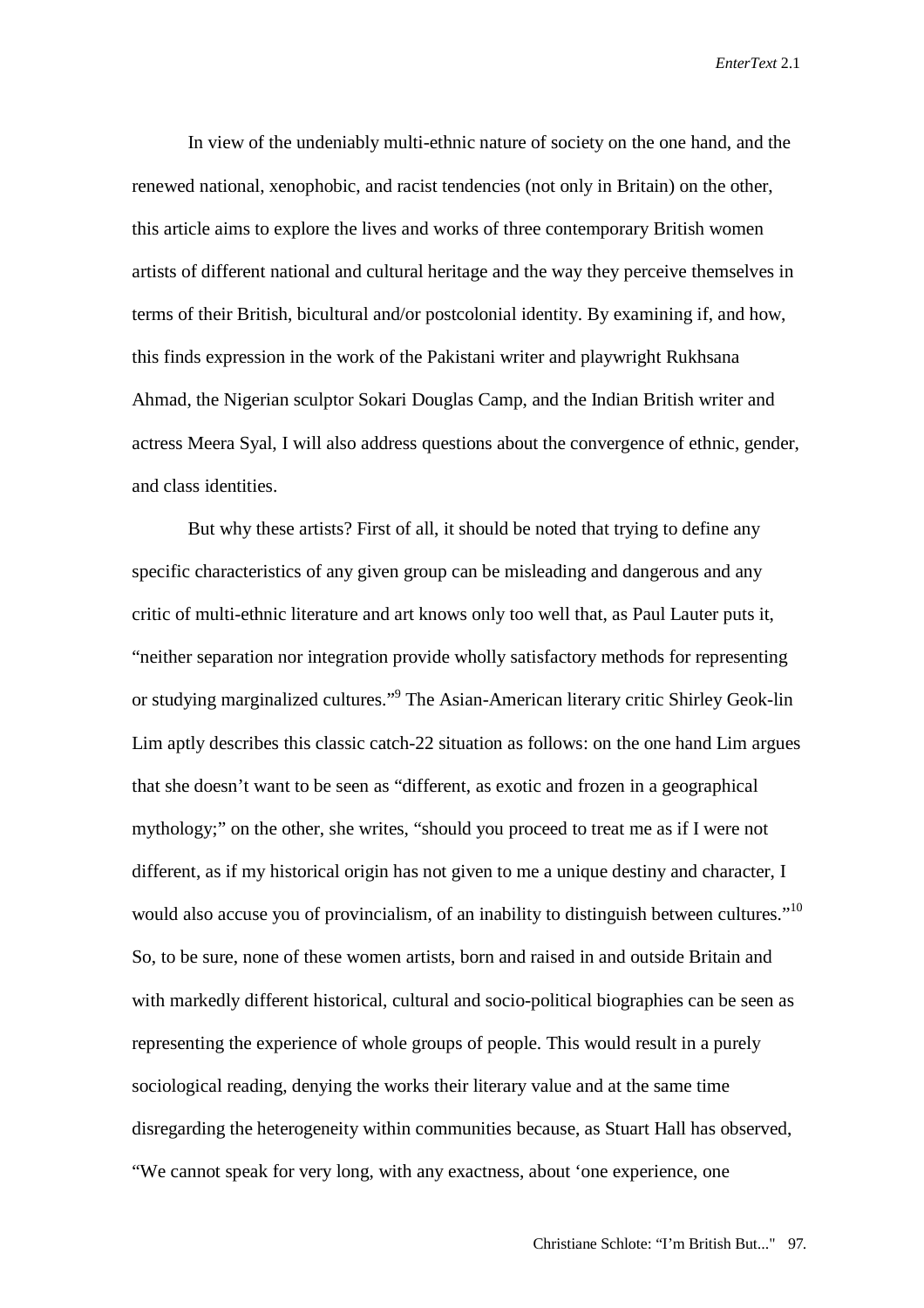identity'....Cultural identities come from somewhere, have histories...identities are the names we give to the different ways we are positioned by, and position ourselves within, the narratives of the past."<sup>11</sup>

Nevertheless, within the context of this article, there are several characteristics which are shared by all three artists. First, their biographies are marked by the experience of cultural alienation whether through migration, immigration, or a bicultural upbringing. Second, these experiences are reflected and dealt with in their work. And third, their lives and works are marked by a number of attempts to escape any predetermined cultural, gender or social roles imposed on them. Whether they, like Ahmad, grew up in the restrictive environment of traditional Pakistan, as a member of the Kalabari people in the Eastern Niger Delta in Camp's case, or, like Syal, in the often stifling atmosphere of a small West Midlands village during the nineteen-sixties, their explorations of their racial, gender, and class identities go beyond binary theories of absolute difference or absolute universality. It could be argued, of course, that viewed historically these experiences are nothing out of the ordinary. As Jan Nederveen Pieterse has shown, "the West" has been profoundly shaped by, as well as borrowed from, those cultures it used to call "primitive."<sup>12</sup> Thus the writer Zulfikar Ghose, born in Pakistan, brought up in Bombay and now living in the United States, declares:

> I've had no more culture contact, as you call it, or language contact than did Chaucer who travelled to Europe and took back Italian forms and created a new English poetry. Shakespeare, Dryden, Byron, Browning—who is there of any significance who did not raid other cultures to enrich his own, who did not take what knowledge that was currently available from wherever he could find it and add it as one more facet to the millions that already constituted his imagination?...Therefore this talk about the importance of the multicultural background that supposedly makes some Commonwealth writers so remarkable is utterly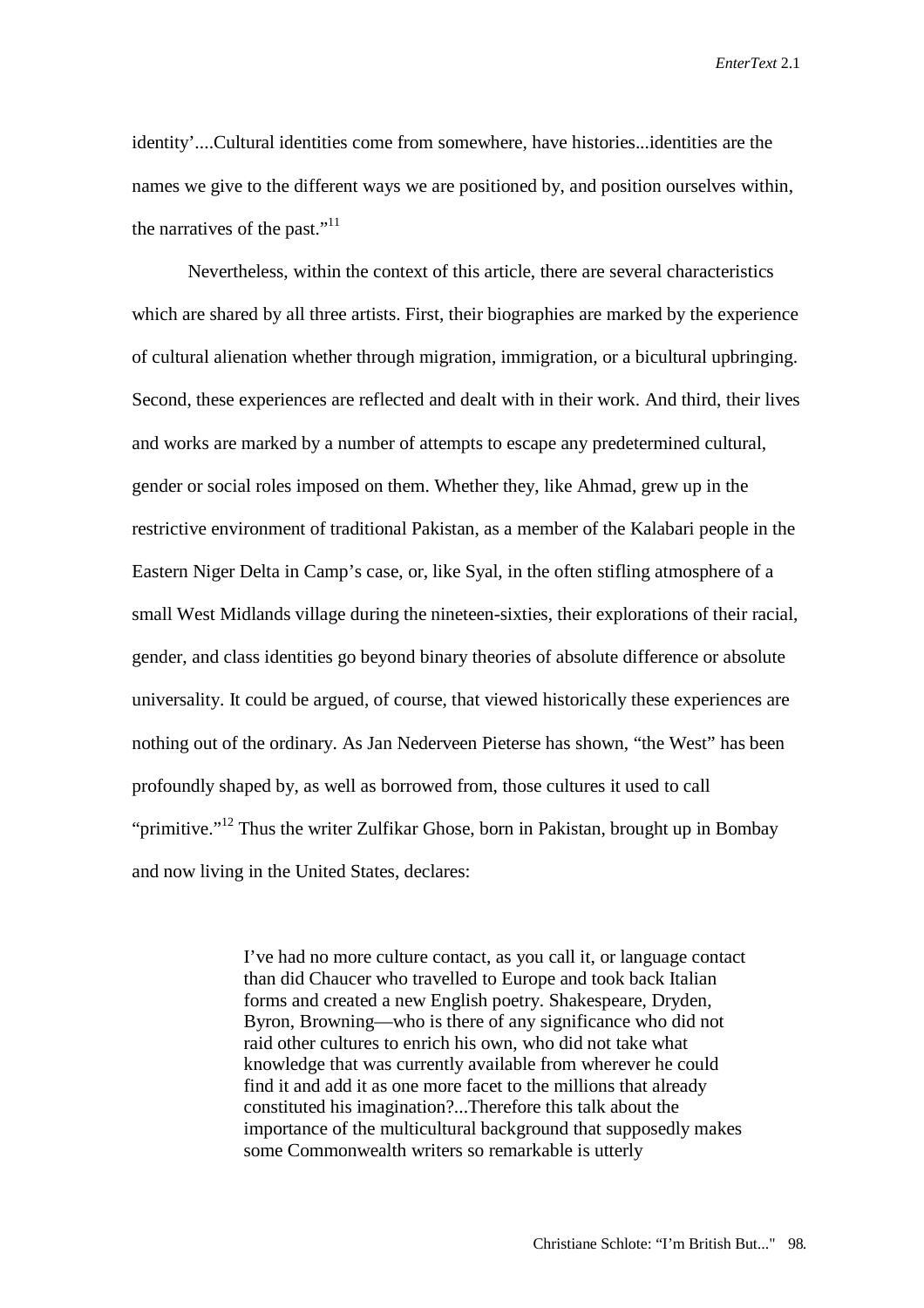inconsequential. The only thing of consequence is the quality of the mind of the writer. $^{13}$ 

At the same time, however, every writer inevitably speaks from a specific historical, socio-cultural position which is influential on her/his work. Certain similar conditions, generated by similar experiences, in turn lead to the possibility of theorising, as Salman Rushdie puts it,

> common factors between writers from these societies—poor countries, or deprived minorities in powerful countries—and to say that much of what is new in world literature comes from this group...a "real" theory, bounded by frontiers which are neither political nor linguistic but imaginative.<sup>14</sup>

For a long time discourses on the changed notions of "Britishness" and Britain as a multicultural society in regard to its immigrant population have been dominated by what Paul Gilroy describes as the idea of blacks as a series of problems and their definition as forever victims.<sup>15</sup> In a similar vein, Chandra Talpade Mohanty has pointed to the tendency of critics to automatically classify non-white women as victims, regardless of their heterogeneous backgrounds.16 Recently the victimisation of certain communities has partly given way to a "postmodern fetishization of otherness"<sup>17</sup> which Hall partly attributes to a kind of "migration envy," that places migrants and their experiences in a key position when dealing with postmodern identities. Hall, who has long rejected the idea of a unified, fixed and essential identity, writes:

> Now that, in the postmodern age, you all feel so dispersed, I become centered. What I've thought of as dispersed and fragmented comes, paradoxically, to be *the* representative modern experience!...I've been puzzled by the fact that young black people in London today are marginalized, fragmented, unenfranchized,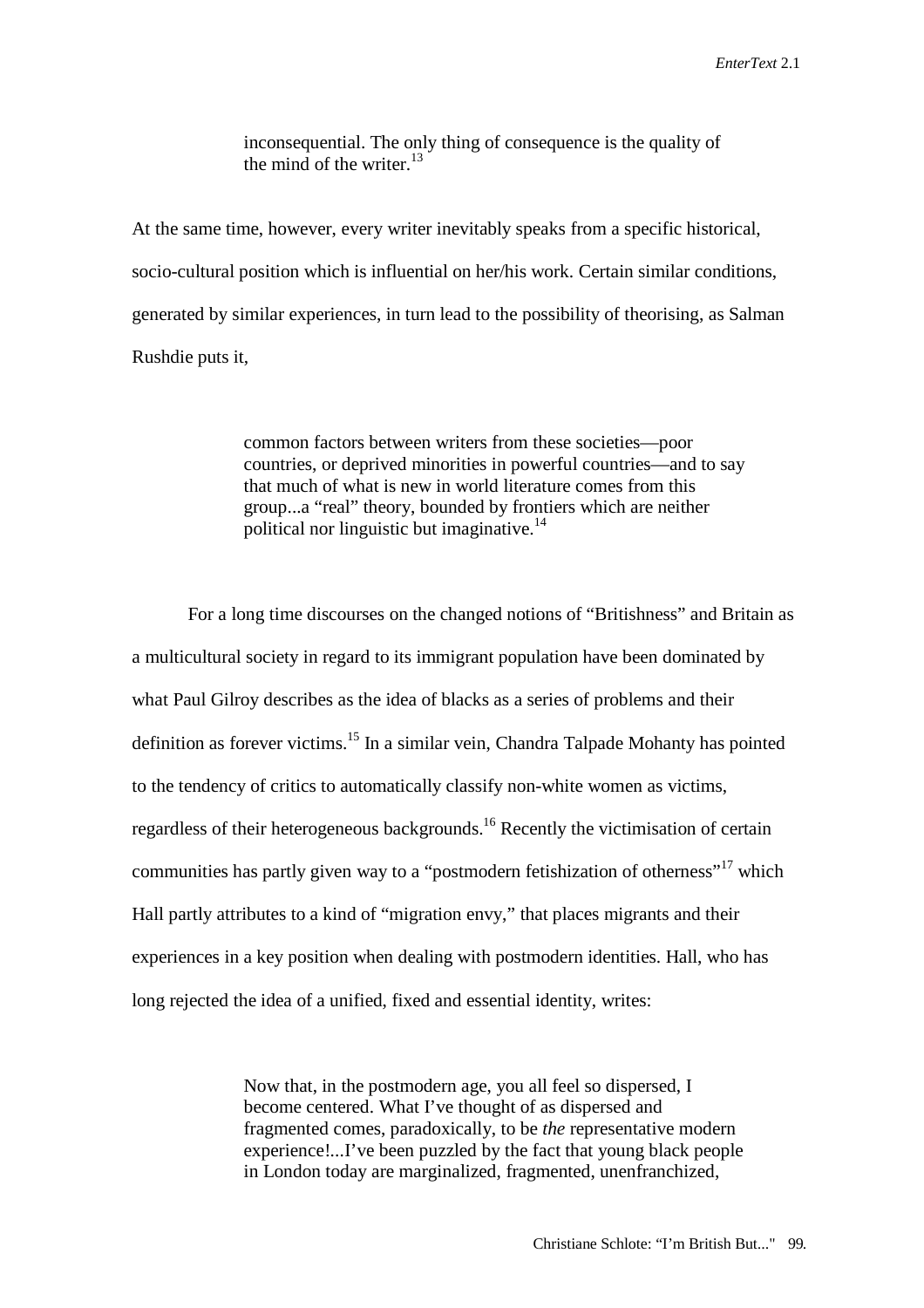disadvantaged, and dispersed. And yet, they look as if they own the territory....I do feel a sense of—dare I say—envy surrounding them. Envy is a funny thing for the British to feel at this moment in time—to want to be black!<sup>18</sup>

Zygmunt Bauman explains that whereas the problem in modern times was how to stabilise one's identity, postmodern times demand the opposite: a continuous attempt at avoiding fixation. In the postmodern<sup>19</sup> or poststructuralist sense, identities are unstable, fragmented and fluid and an important prerequisite for "postmodern life strategies" developed for coping in a world of vanishing jobs-for-life, the fragmentation of time into self-contained episodes, and non-permanent relationships.<sup>20</sup> As David Harvey already pointed out in 1989, "the preoccupation with identity, with personal and collective roots, has become far more pervasive since the early seventies because of widespread insecurity in labour markets."<sup>21</sup> The reconceptualization of identity is closely connected to the economic, cultural and social transformations over the past three decades, resulting in our current post-industrial society.<sup>22</sup> Furthermore, as Robert Bocock points out, "consumer goods have become a crucial area for the construction of meanings, identities, gender roles, in post-modern capitalism."<sup>23</sup>

One example of the nexus of identity, consumption and the "envy" of black youth, which Hall detected, can be found in the appropriation of (pop-)cultural references across racial lines. As Peter Christenson and Donald Roberts explain: "Of all the current popular music styles, the rap/hip hop culture most defines the pop cultural cutting edge, thus providing adolescents concerned with 'coolness' and peer status much crucial information on subjects such as the latest slang and the most recent trends in dance and fashion."24 At the same time, however, Sunaina Maira, drawing on her research on second-generation Indian American youth in New York and their appropriation of hip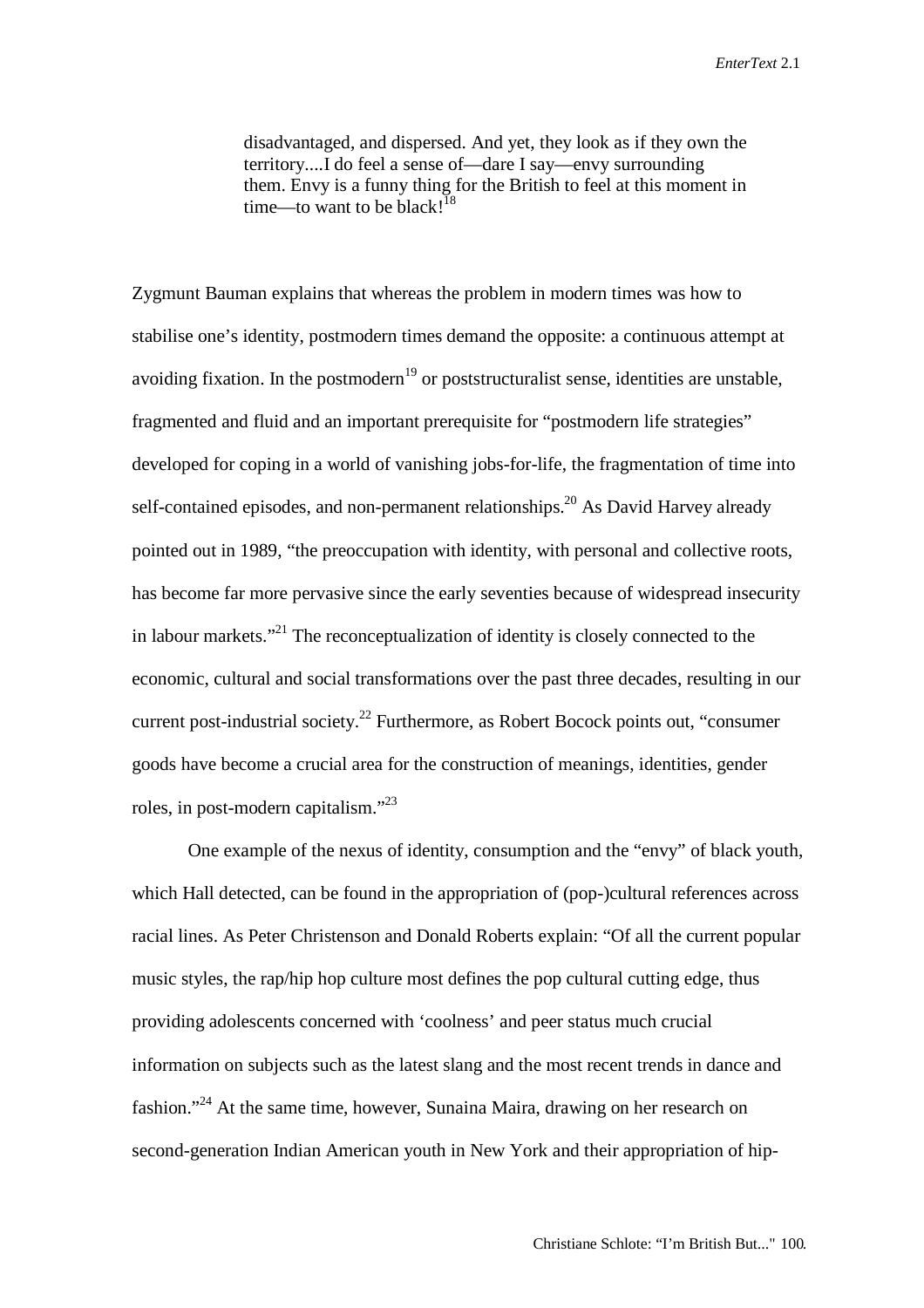hop culture, points out the performative nature of these subcultures and "cultural crossings" and emphasises the fact that these identity negotiations do not result in a "wider systematic change."<sup>25</sup> With similar caution regarding the celebration of hybrid and unstable identities, Heinz Antor notes:

> Postcolonial resistance theorists and practitioners...are worried by the consequences they see....If the subject is such a decentred and dispersed one as postmodernists try to make us believe, they ask, how then can it resist the *status quo* and contribute to an improvement of the situation in the postcolonial world? Does the poststructuralist dynamic re-interpretation of identity preclude intentionality and political activity?...Postmodernism, in such a view, becomes a hegemonic practice that is to be rejected as a dangerous trap into which critics such as Bhabha and Spivak regrettably have already fallen....How do we take sides in such disputes? The answer is that we don't.<sup>26</sup>

On the whole, both discourses refer mainly to a male migrant's position. The three women artists discussed here provide us with yet another, different, perspective of identity formation within a globalised, metropolitan environment (in this case London). By pursuing the question of a potential central experience shared by non-white women in a metropolitan context they challenge traditional notions of concepts such as "multiculturalism," "ethnicity" and "hybridity" and their supposed virtues, as well as the outmoded notion of a migrant's identity as "being caught between two worlds." Based on my argument that notions of identity, and the promotion of an uncritical concept of hybridity<sup>27</sup>—as well as the seemingly unbridgeable differences between different cultural identities—fall short of accounting for present day diversity as it is lived, I wish to show how Ahmad, Camp and Syal perceive, construct and deconstruct modes of identity by presenting characters, scenarios and images where a migrant identity neither produces an automatic dilemma nor is seen as entirely beneficial. References to the artists' own,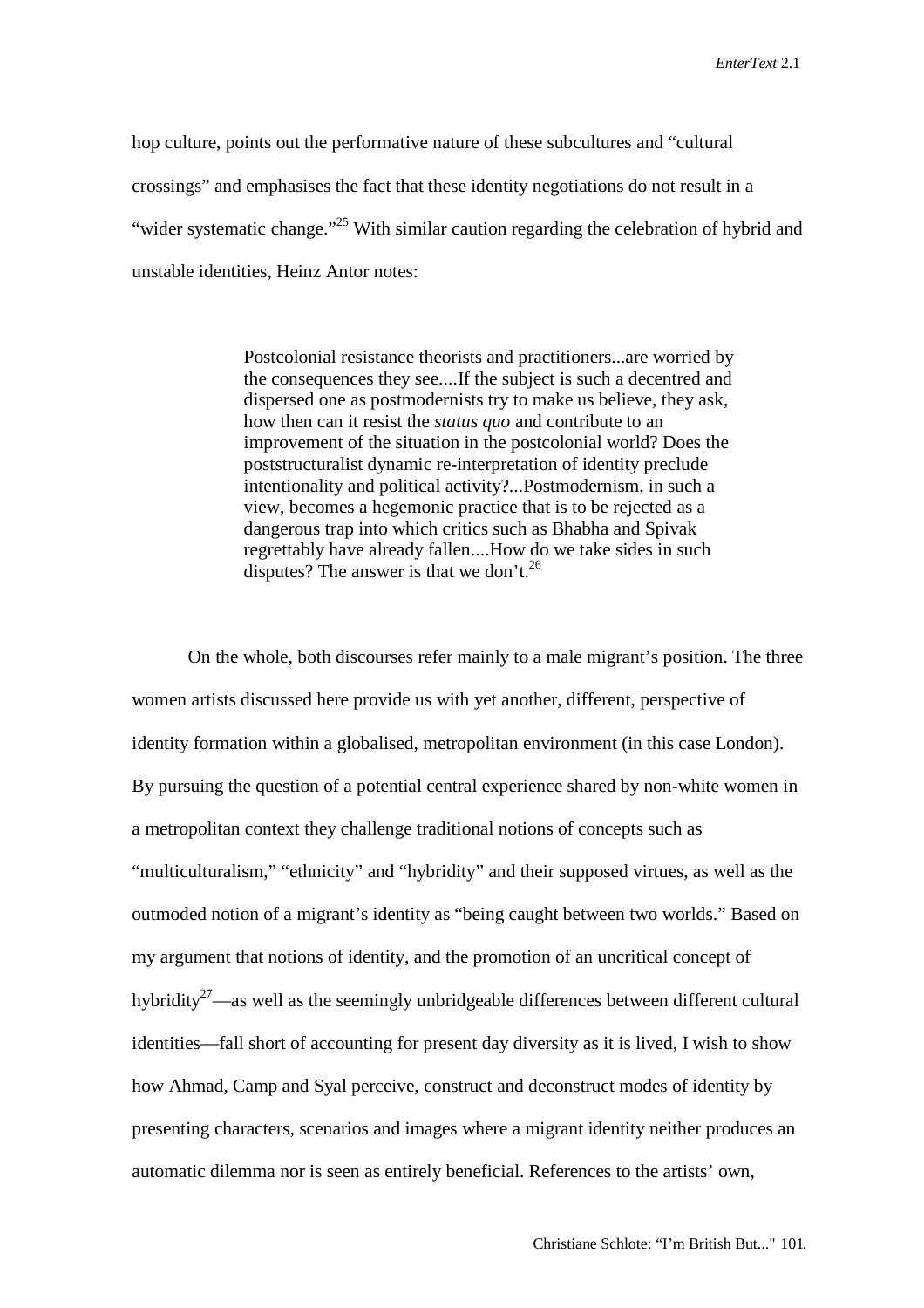individual experiences will also be drawn from the interviews I conducted with Ahmad and Camp in London in the spring of 1999.

Ahmad describes herself as a "British-based South Asian writer. That's my cop out line. Or I might say I'm a writer of Pakistani origin living in London."<sup>28</sup> Camp explains:

> I don't really feel like a Londoner. I lived here nearly twenty years. I feel very much part of South East London. I really like the idea of being Kalabari which is a minuscule tribe in Nigeria, and I like the idea of coming from a bad part of London. It's not the same as being called a New Yorker. We haven't got to that kind of unity in London yet. The funny thing is that most white people in this country have umpteen heritages, you know, Poland, Austria, France, Germany. I think white people are more mixed than anybody. I mean, I can actually name my two heritages. But it is very funny to be called British because most of the time I'm not  $accepted.<sup>29</sup>$

Even though negotiations of different perceptions of national identity clearly take place, racial identity cannot simply be treated as another component of a self-chosen, multifaceted identity. As Robert Miles points out, "genetics demonstrated that 'race,' as defined by scientists from the late eighteenth century, had no scientifically verifiable referent," from which he concludes that "races" are to be seen as "socially imagined" and not as "biological realities."30 Nevertheless, as Ania Loomba reminds us, although "racial classification may be at several levels a 'delusion' and a myth,...it is all too real in its pernicious social effects."31 Similarly, the Asian-American literary scholars Shirley Geok-Lin Lim and Amy Ling point out that the concept of a "voluntary or multiplechoice ethnicity" cannot simply be applied to non-white people. Referring to the internment of Japanese-American citizens in the United States in 1942, they state that "ethnicity as a marker of difference—containing already and always the possibility of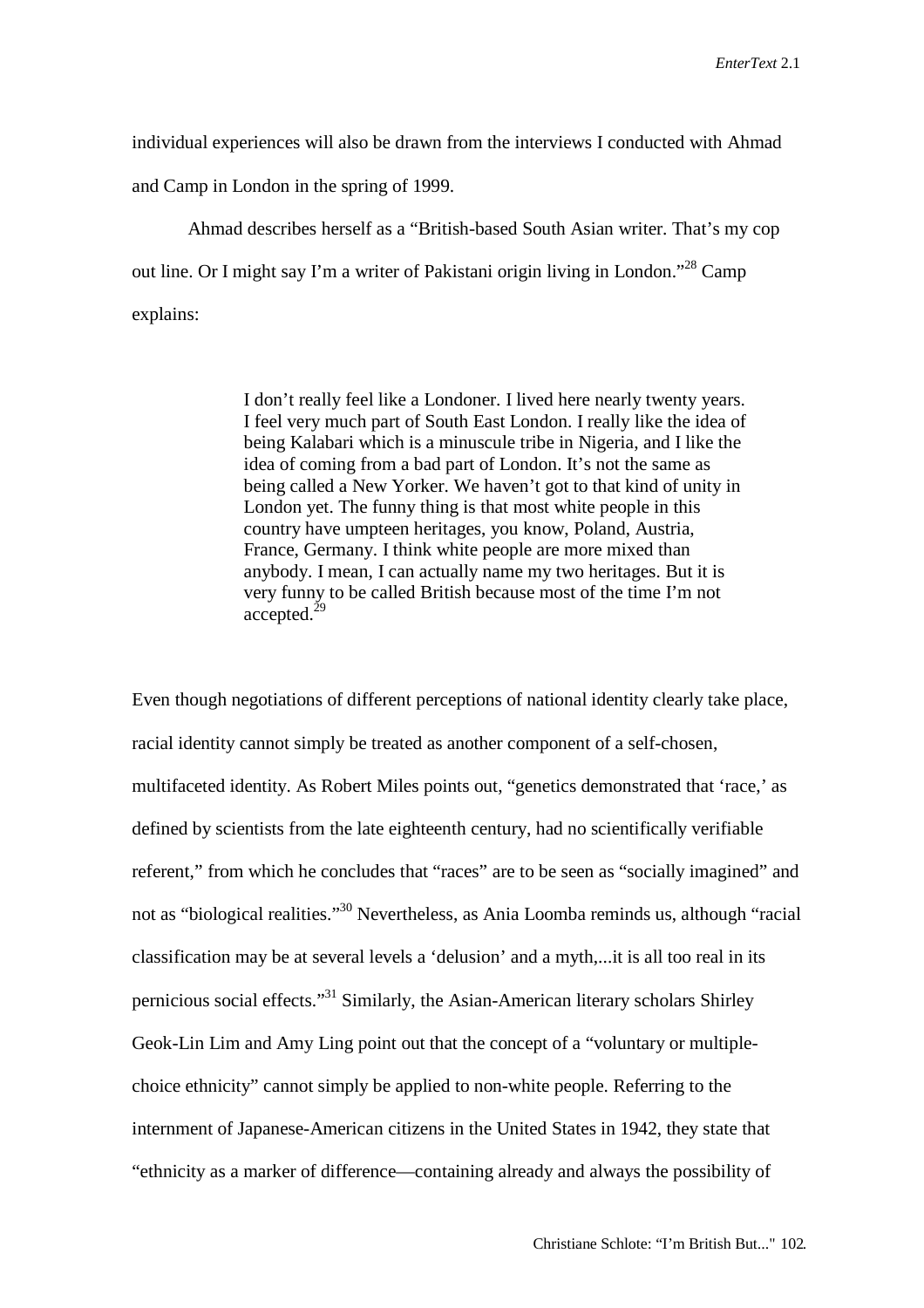sociopolitical content (as in discriminatory acts, violence, prejudices, unequal treatment, whether positive or negative, enacted legislation and so on)—was and remains an active cultural yeast, virus if you will, in American civilization."<sup>32</sup> In the same vein Bonnie TuSmith explains:

> What got lost in the shuffle was the truism that 'ethnicity is often a matter of choice for whites;' with nonwhites, however, this was not possible, because their skin color, hair texture, and stature made them easily recognizable ... While ethnicity might prove a passing phase for the white population in America, it is here to stay for the easily identifiable other. $33$

Jessika Ter Wal and Maykel Verkuyten observe that although in most countries racism "is a recurrent and significant social fact," its complex nature when linked with particular socio-historical and cultural contexts, involving a series of conceptualisations and overlapping but different concepts such as xenophobia, ethnicity, and stereotyping, does not at all lend itself to any clear solutions.<sup>34</sup> Thus, state responses to racism and racist violence differ accordingly. In a comparison of these responses in postwar Britain, France and the Netherlands, Rob Witte identified four phases, ranging from the denial of racist violence, to the perception of racial violence as a social problem, to its appearance on the public agenda, and finally on the formal agenda. Despite frequent incidents of racist violence in all three countries, for a long time these were not seen as social problems. Thus in Britain the "Paki-bashing" of the early seventies, for example, was "explained" with reference to frustrated and bored young men under the influence of alcohol, and racist motives were denied (uncomfortable parallels to the defence of the suspects in the Stephen Lawrence case come to mind). The denial of racism as an inextricable part of British (and other) societies stems partly from their self-perception as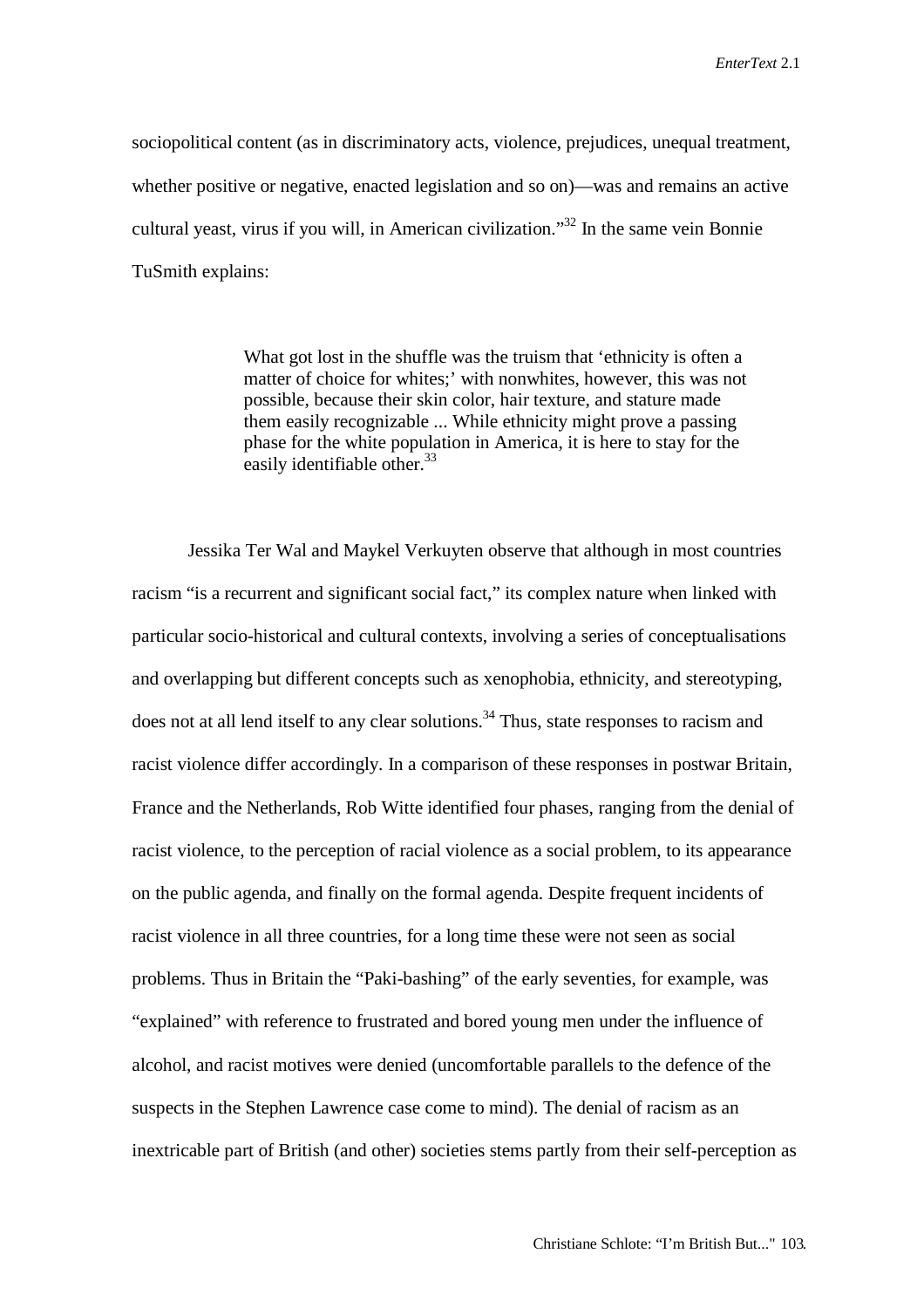"democratic, 'civilised,' open and non-racist" societies cultivated even in times of colonisation and decolonisation and—particularly in the case of Britain—manifested through its victory over the fascist states during the Second World War.<sup>35</sup> Minority and anti-racist organisations (such as the British *Institute of Race Relations*) eventually managed to draw attention to these racist incidents as social problems. Ruud Koopmans and Paul Statham observe that the increasing politicisation of migration over the last two decades has also been followed by an increasing mobilisation of xenophobic as well as anti-racist groups.<sup>36</sup> In Britain these racist and anti-racist demonstrations clashed most violently during the late seventies and early eighties (for example, the Southall and Brixton riots) and the governmental response involved stronger migration controls, on the one hand, and the implementation of anti-discrimination laws, on the other. According to Witte the subsequent entrance of racist violence on the public and, later, on the formal agenda resulted in a series of attempts by the state to explain racist violence. Whereas the negative connotations of the term "race" in France and the Netherlands contributed to its demise in the official rhetoric, this has not been the case in Britain:

> In Britain, specific groups of people of immigrant origin were perceived as belonging to "a different race." Relations between the specific immigrant communities and the mainstream white British communities were perceived as "race relations"....Implicit in this discourse is the notion that "They" and "We" might have good or bad relations, but remain "different by nature." In this discourse, "racial discrimination" could be combated by legislative measures, but "natural differences" could not.<sup>37</sup>

Critics such as Stuart Hall, Paul Gilroy, Avtar Brah, and Tariq Modood have initiated and advanced debates concerning new approaches to and reconceptualisations of issues of race, ethnicity, and diaspora. In terms of actual political change, however, Yasmin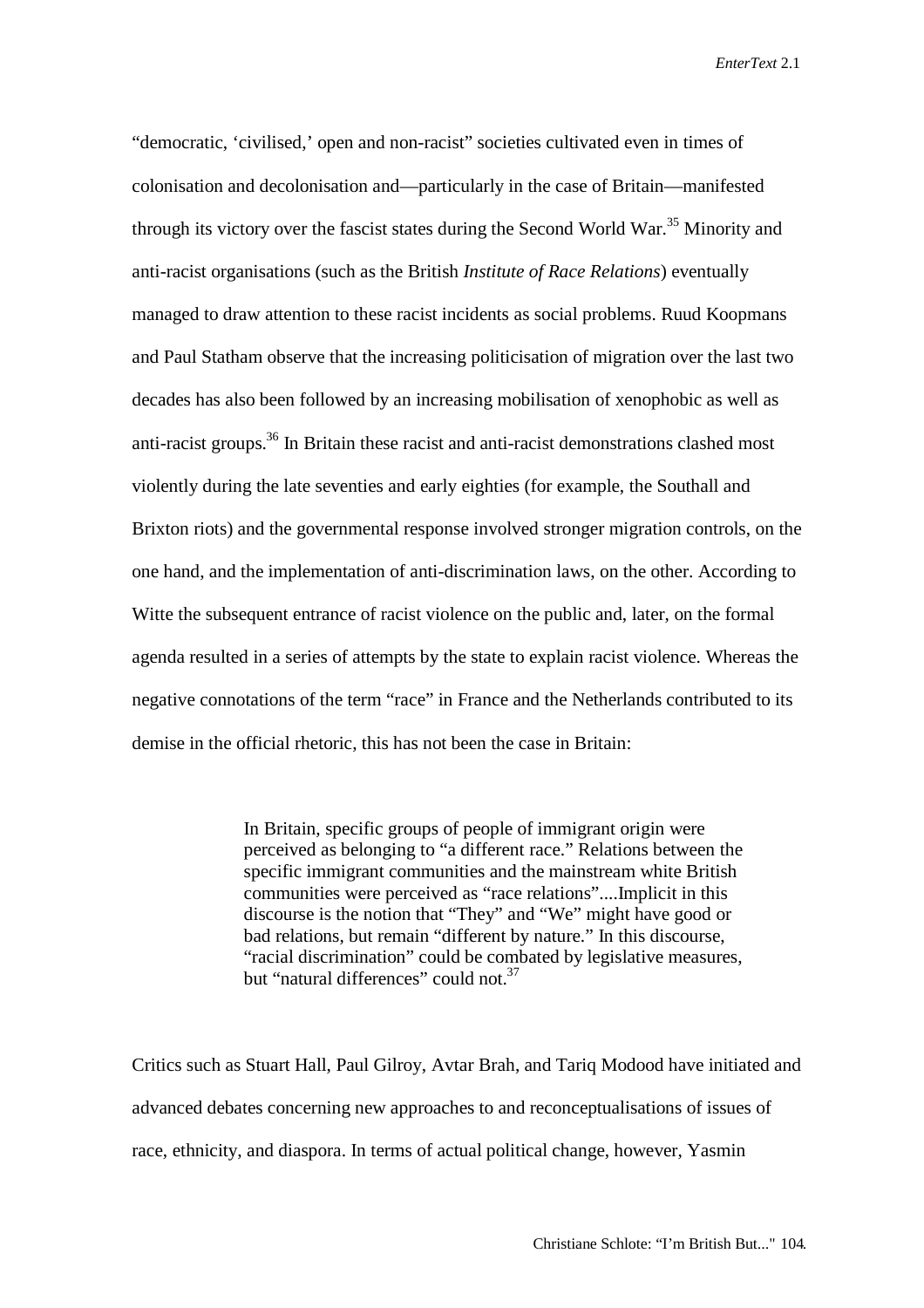Alibhai-Brown calls Gordon Brown's vision of "a multi-ethnic and multinational Britain" as nothing more than "almost entirely rhetorical," and she goes on to say that

> Racism is a brutal, live beast with teeth....Discrimination, racial hatreds, deliberate and unconscious exclusion are the reality.... Hardly anyone has had the foresight to see, as Bhikhu Parekh describes, that diverse immigrants "bring in new sources of energy, break up the class system, and make [Britain] a culturally rich and lively society."<sup>38</sup>

Thus despite the celebration of multicultural Britain and its hybrid identities, the exposition of different levels of racism features strongly, both overtly and covertly, in the lives and the works of these artists. Ahmad recalls her own experience upon newly arriving in London:

> I felt almost compelled to wear trousers and look less Pakistani. I really did not want to stand out. It really bothered me and if somebody got abusive on the road—and people do—I felt really distressed. I think I felt very burdened the moment I would arrive at Heathrow airport. And I would show them my passport to say, "See, I'm a British subject, but I'm different."<sup>39</sup>

Camp remarks on her skin colour as the "prime signifier of racial identity:"<sup>40</sup>

Wherever I go here, I stand out. And it's not just a feeling, it's real. [For example] I love running and I get out. I'm in the countryside and the countryside is lovely and I run out of the bushes and there's some poor white couple and they get such a look of fear on their face and you think, "I'm sure if I was a white person running they'd just say hello. But because I'm a black person they go 'Oh,' shock." I'd rather not have that, but it can't be helped. Maybe that's why I keep up with my heritage so much. Because fancy just being a shock. That doesn't tell you anything about a person.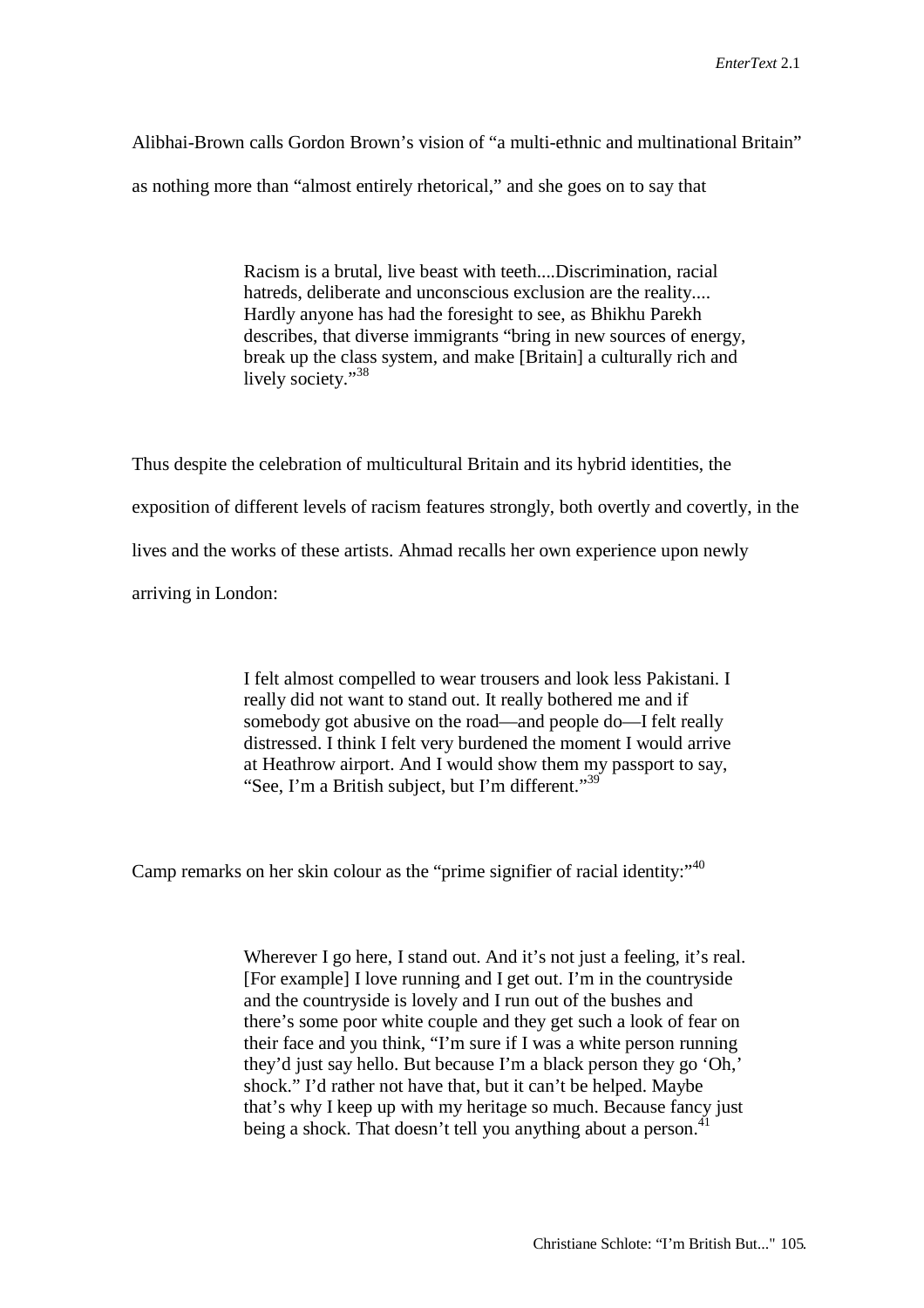Syal remembers that her early acting ambitions were thwarted by the fact that in auditions she was usually asked to portray the stereotypical roles reserved for actresses and actors of South Asian descent: victims of arranged marriages, downtrodden shopkeepers' wives or harassed NHS doctors.<sup>42</sup> In view of these statements it can be assumed that the experience of xenophobia and racism is a common experience and influence on the work of all three artists. Paradoxically, however, "racism violates selectively," as Pnina Werbner explains (and as Ahmad's and Camp's experiences actually illustrate): "blacks are subjected to more police harassment, immigration controls affect Asians more; black women are doubly marginalised."<sup>43</sup> This differentialist treatment signalled a change in the way the New Right has been trying to enforce their own vision of "Englishness" onto the different communities by favouring those who will assimilate completely to those who won't. It also resulted in the questioning of a supposedly united anti-racist movement by activists themselves.<sup>44</sup>

In his seminal essay "New Ethnicities," Hall identified two overlapping phases in the development of black cultural politics in postwar Britain: first, the coinage and use of the term "black" and "The Black Experience" in the seventies and eighties as a common political framework across inherently different ethnic communities, and second, the deconstruction of this same notion and its political effectiveness after the recognition, as Hall puts it, that "'black' is essentially a politically and culturally constructed category... and the recognition of the immense diversity and differentiation of the historical and cultural experience of black subjects."45 John Solomos and Les Back summarise this development as an attempt "to navigate between essentialist notions of identity and the 'anything goes' pluralism of postmodern ideology."46 Apart from the fact that there has been increasing competition for fewer resources<sup>47</sup> the ensuing rejection of the umbrella term "black" by British Asians and a potential further split into the different religious and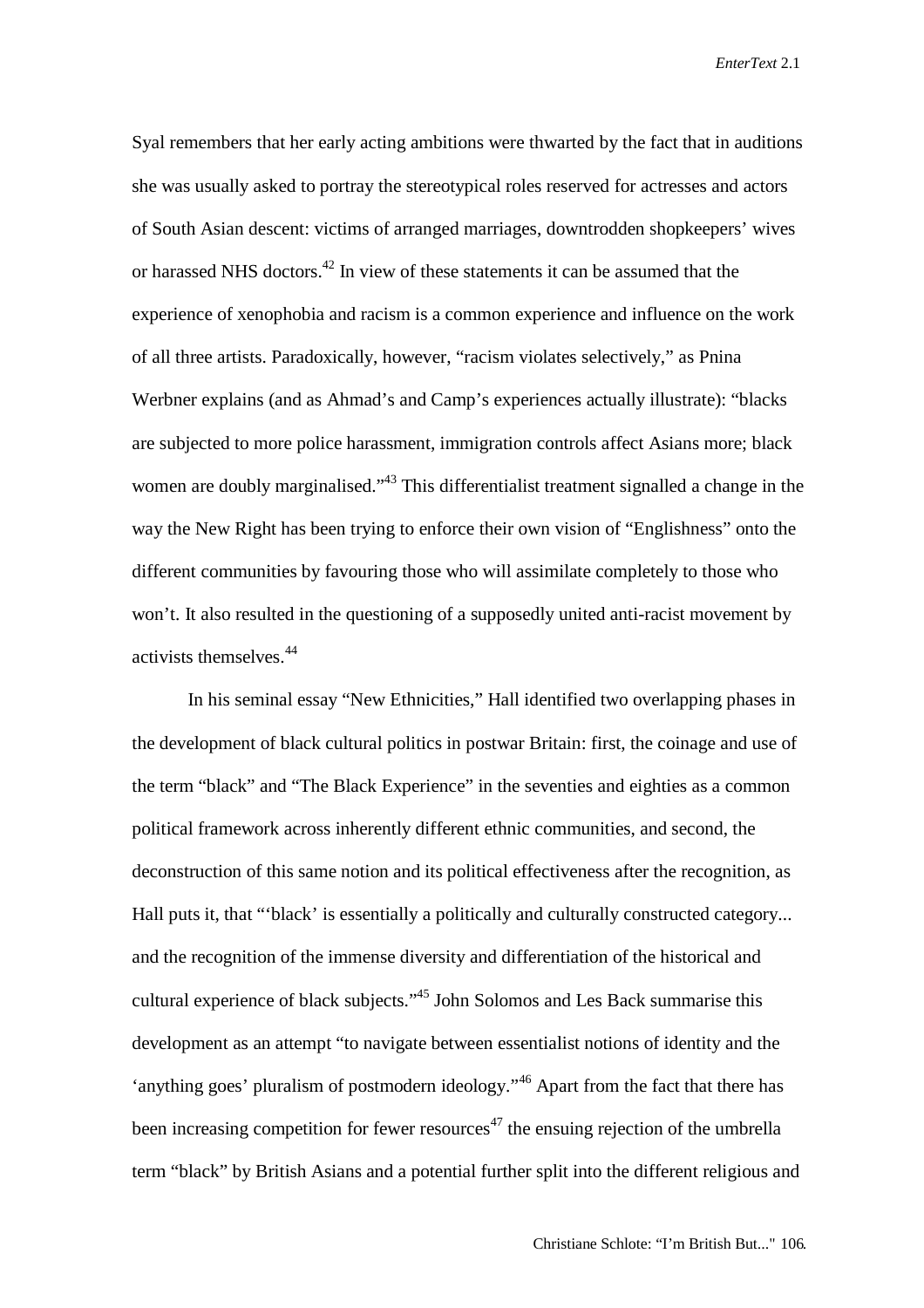linguistic groups—for now gathered under the "Asian" label—can also be seen as a development analogous to the one undergone by American ethnic communities. Looking, for example, at the history of Asian-American political activism, Lisa Lowe remarks:

> The articulation of an "Asian American identity" as an organizing tool has provided a concept of political unity that enables diverse Asian groups to understand unequal circumstances and histories as being related....To the extent that Asian American culture dynamically expands to include both internal critical dialogues about difference and the interrogation of dominant interpellations, however, Asian American culture can likewise be a site in which the "horizontal" affiliations with other groups can be imagined and realized. In this respect, a politics based exclusively on racial or ethnic identity willingly accepts the terms of the dominant logic that organizes the heterogeneous picture of differences into a binary schema of "the one" and "the other."<sup>48</sup>

Or, as the Nuyorican poet and playwright Jack Agüeros once put it even more pragmatically, "just as in New York cultures [are] mixing when they feel like it, when it's convenient to them, and when it's not, withdrawing again."<sup>49</sup>

In the same way race needs to be explored theoretically as well as through the prisms of individual communities. Recent black feminist theory understands not only race but class and gender as "simultaneous forces" all in need of historical contextualisation.<sup>50</sup> The latter point is particularly emphasized by Avtar Brah who argues that "the search for grand theories specifying the interconnections between racism, gender and class has been less than productive. They are best construed as historically contingent and contextspecific relationships."<sup>51</sup> Thus I would like to examine how the three women artists portrayed in this article are further marked by gender and class. Apart from dealing with the racialisation of their gender and class identities within British society, both Ahmad and Camp also stress the role of women in their countries of origin. Ahmad explains: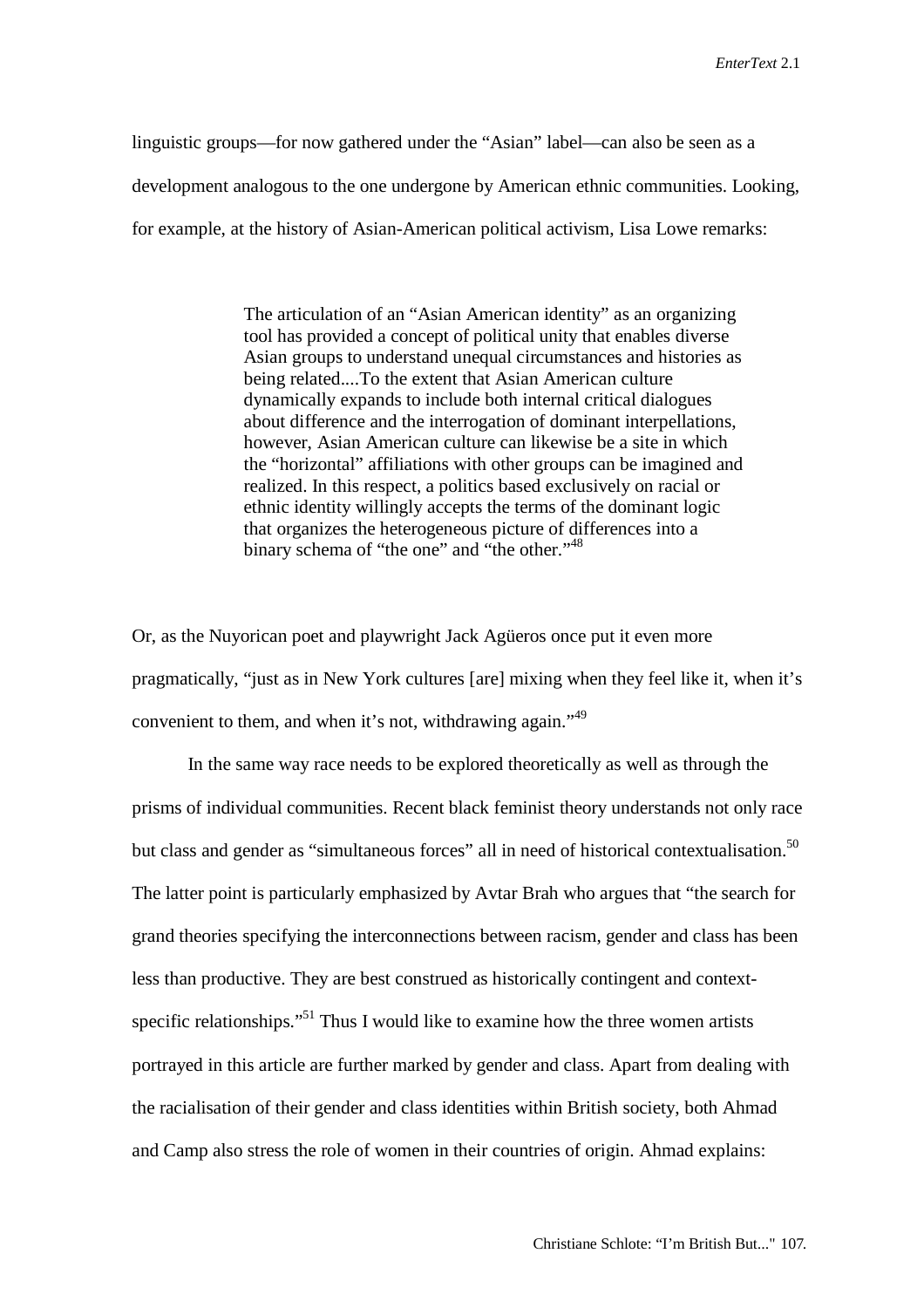I find it very hard to go back, partly because I've changed but more because Pakistan has changed. And I see it as a country that has been, if you like, completely turned inside out by all kinds of interests that have made life very hard for women and minorities. And I find the growing injustice over there extremely intolerable. I mean you have an oppression of women that's unbelievable.<sup>52</sup>

Camp also acknowledges that "I don't feel strange when going back to Nigeria but I feel comatosed because, you know, our society is in such a state that women are maybe not meant to do as much as I've done in my lifetime."<sup>53</sup> Many critics have stressed the point that gender cuts across issues of race and class (that is, its "universal" quality).<sup>54</sup> However, again it is the simultaneity of forces such as race, class, religion, and gender, which not only constitutes people's identities but also divides them within groups and movements, be they motivated by a supposedly shared culture, religion, sexuality or gender (as illustrated, for example, by the necessary shift of "feminism" to "feminisms").<sup>55</sup> Regarding the different concerns of women worldwide, the issue of class identity is one of the key elements in separating, for example, Western feminists from postcolonial women's movements but also, almost more importantly, women within the same movement. I agree with Loomba who argues that "neither local nor global cultures, neither nation nor hybridity can be thought about seriously without considering how they are shaped by economic systems."<sup>56</sup>

In regard to the class identities of the women artists discussed in this article I would like to draw attention to their own complex and ambivalent status within British, South Asian-/African-British and South Asian/African society. At first glance all three artists could be classified as what Werbner calls "multilingual gourmet tasters who travel among global cultures," arguing with Jonathan Friedman that "Third World diasporic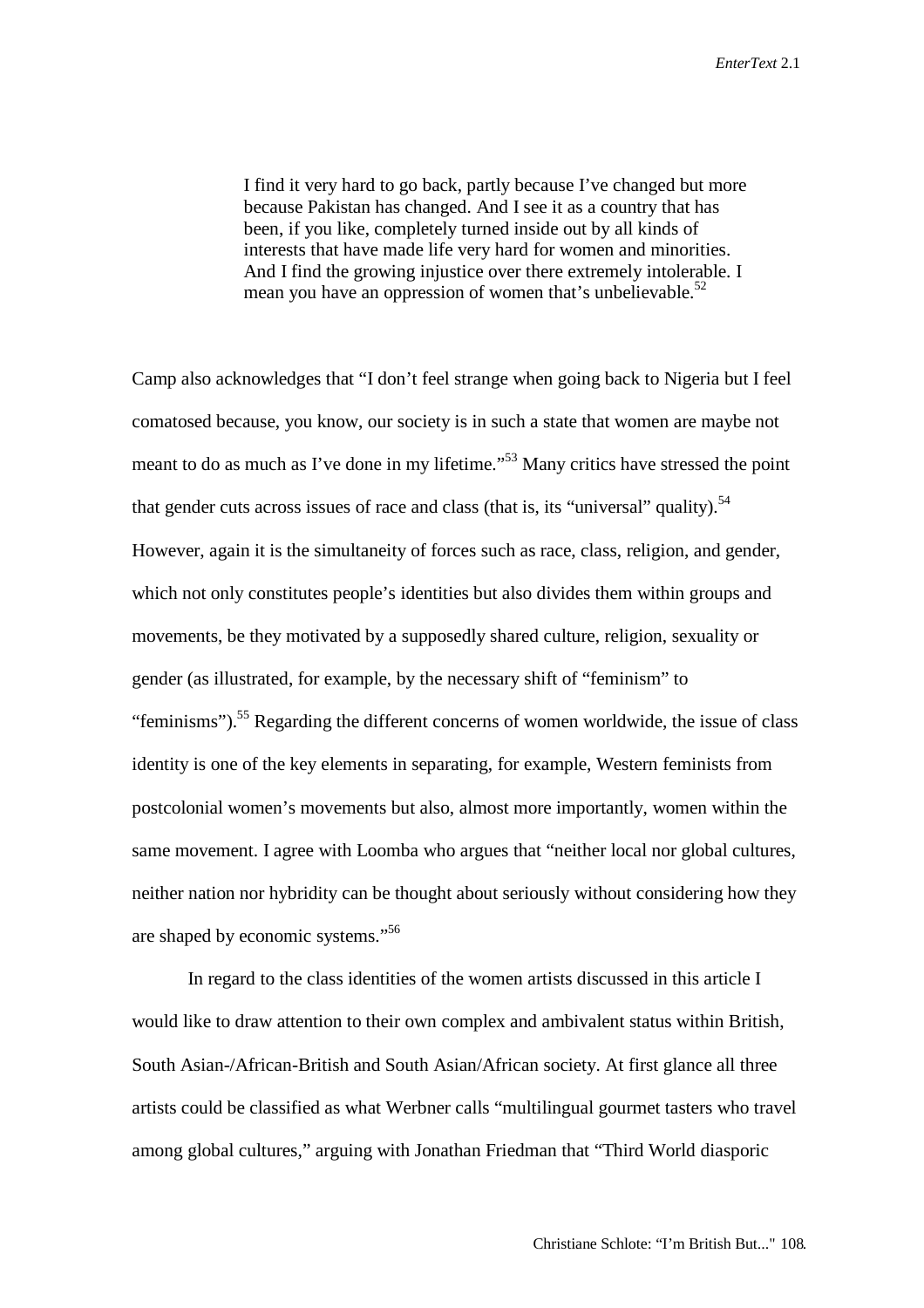intellectuals" should be seen "as a special class of cosmopolitans" significantly different from transnational migrants whose life abroad is mainly determined by hard work, poverty and racism.<sup>57</sup> One example of Friedman's claim that these cosmopolitan intellectuals "look elsewhere than the street for its realities."<sup>58</sup> is the debate within African and Middle Eastern women's organizations regarding the circumcision of women. Francoise Lionnet observes that even though some of the texts critical of this ritual practice are written by African and Middle Eastern women these are all Westerntrained. Thus they are arguing "from the vantage point of the educated elite...and thus alienated from the common people who would neither read them nor sympathize with their views....There is...a dissymmetry of class and ideology between them and the uneducated masses."59

It is these ambivalences caused by their status as racialised British citizens, on the one hand, and educated, urban women from a non-western background, on the other, that are taken up by all three artists. Ahmad, for example, coming from a conservative middle-class Pakistani household, is acutely aware of the widening gap between the Pakistani elite and "the people on the street" and has dealt with these problems extensively in her fictional as well as her journalistic work:

> I think that class is a bigger divider than all those other things. There is in fact an emphasis on the universality, the so-called globalisation of culture which is in its own way quite enervating for indigenous cultures...completely insensitive to the poverty around. And Americans are doing that very consciously in the Third World....They have international executives for organisations like *City Bank* and *Bank of America*. And they employ Pakistanis but not the ordinary Pakistanis but those who've been educated abroad. So then you have this pocket of people whose income bears no relationship to the rest....The class barriers are kind of deepening and that wasn't there before. Pakistan was socially a very mobile society.<sup>60</sup>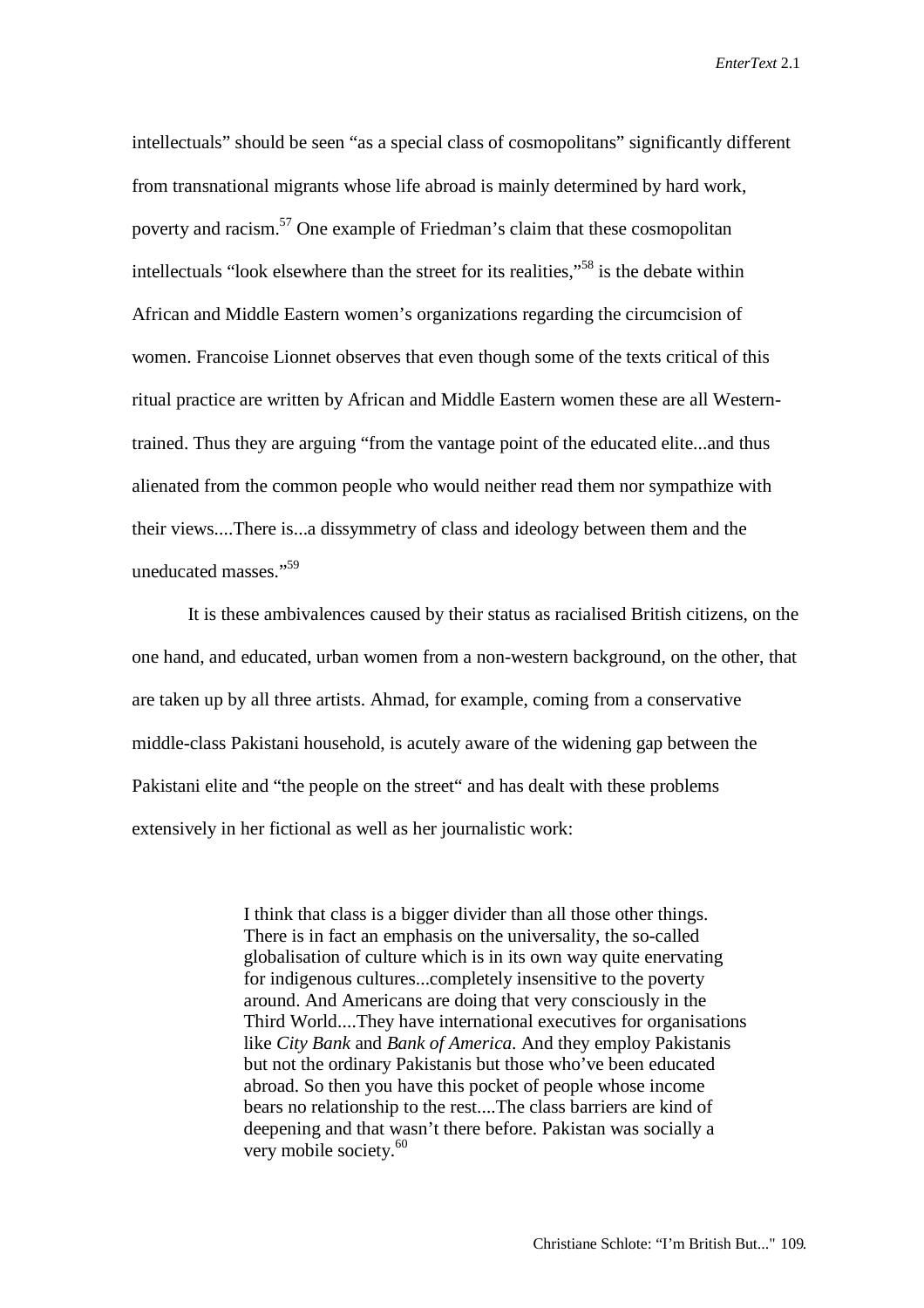Also, despite her being multilingual, Ahmad knows of and is affected by the dominance of literature written in English, compared to other literary traditions such as Urdu or even Punjabi:

> My parents were both Punjabis but they taught us Urdu because Punjabi is considered rather a crude language, a peasant language....I love Urdu as a language. I grew up with a sense of shame about being a Punjabi. I think I've got over that. I mean, Punjabi is a very rich language. It's also an older language....We use a mixture of the languages at home. Actually, I think I dream in both languages....I write in English. I've written very little in Urdu. I've translated from Urdu. $61$

Ahmad's work is marked by her efforts to expose the intricate links between racial, religious, gender, and class identities. In her play *Song for a Sanctuary* produced by the Kali Theatre Company (founded in 1990 by Rita Wolf under the auspices of the pioneering Asian British theatre company Tara Arts to promote new writing by Asian women) she tackles the long-standing taboo of domestic violence among Asian families. According to Ahmad the play was sparked off by the murder of a Punjabi woman who was living in an Asian shelter (which happened to be close to Ahmad's home) by her own husband. Ahmad recalls that "there was a huge quarrel between residents and workers and it was an Asian refuge. And I think those two things troubled me greatly. So it became a play not directly about domestic violence but about differences within the refuge. I suppose I'm always preoccupied by that subject of divisions between people." $62$ 

Divisions without and within families and communities are also the theme of her first novel, *The Hope Chest* (1996), in which she traces the journey of three girls with very different backgrounds from childhood to womanhood. Rani, who comes from a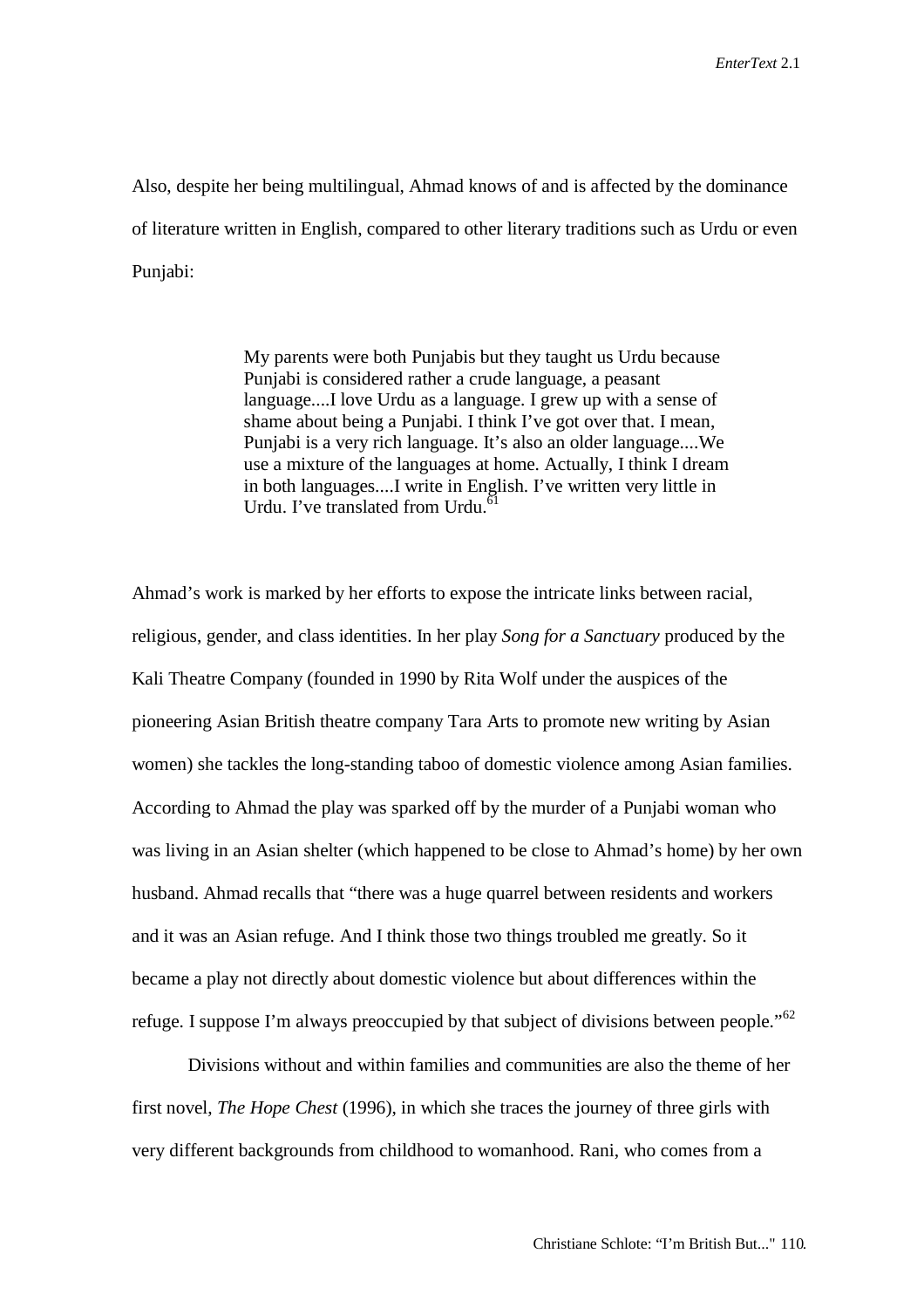wealthy Pakistani family, is sent to London for treatment of her anorexic depression. In the hospital she shares a room, and eventually her thoughts, with the English Ruth who has suffered a nervous breakdown. The second storyline evolves around Rani's childhood friend Reshma, whose parents belong to an underprivileged class of Pakistani farmers and whose life in Pakistan differs radically not only from Ruth's but also from Rani's. By moving between urban and rural Pakistan and London and by putting Rani's life in London side by side with Reshma's, Ahmad avoids the simplistic contrast between a Pakistan of supposed warmth and communal feeling and the grey and cold city life.

City fiction and poetry by older male migrants is often characterised by its nostalgic juxtaposition of an idealised home country and the hostile conditions in London or New York. From a British perspective this can be seen, for example, in the work of the writers and poets of the Caribbean Artists Movement (such as Sam Selvon, George Lamming, or Andrew Salkey) who emigrated from the Caribbean to Britain (mainly London) during the fifties and sixties. From an American perspective a similar development took place and can be detected, for instance, in the works of the writers and poets of the Nuyorican Movement (such as Jesús Colón, Tato Laviera or Miguel Algarin) who migrated from Puerto Rico to the USA (mainly New York) also during the fifties and sixties. In this context, the Chilean author and literary critic Juan Armando Epple explains that the first generation of migrants is often marked by a strong connection to their homeland whereas the second generation, "formed in that no-man's-land that is the space between the socio-cultural adherances, must conflictively construct its own territory of affirmation," and the third generation already "searches for, and shapes, a rootedness in the only real country in which their mode of social existence has been formed and defined."<sup>63</sup> Comparing the city fiction of older male migrants with that of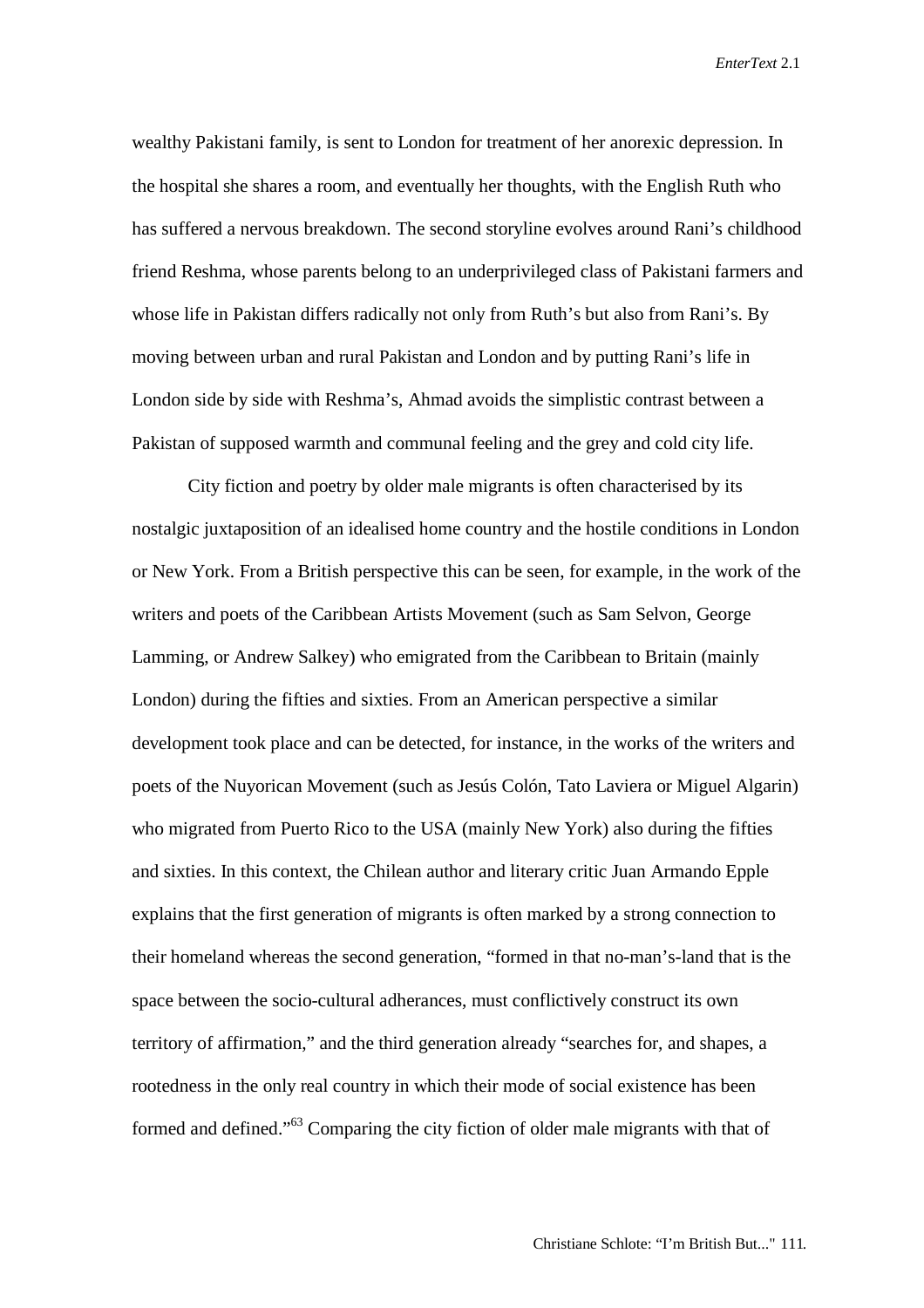contemporary women writers such as Ahmad, however, differences do not mainly stem from assumed "generational gaps" but much more from their gendered experiences.

Thus Ahmad portrays the harsh conditions, especially for women, in both countries. As she remarks herself, "It's not that the past is some kind of heaven that one must always return to or that the past identity is in some way richer."<sup>64</sup> When, for example, a locust storm ruins Reshma's family's crop, "the family's income and rations for the whole year,"<sup>65</sup> Reshma is forced to face the prospect of an arranged marriage at age thirteen for the pure survival of the family. The issue of an arranged marriage (a central element of traditional Muslim Pakistani culture) does not only determine Reshma's but also Rani's life. On her wedding night the groom only reluctantly approaches her bedroom, while thinking that "Rani's person is so un-woman like! Almost as if she were sexless ... maintaining a bland sort of gender-less identity."66 But even though both are governed by the complex web of traditional Pakistani kinship relationships ("biradari") strengthened primarily through the arranged marriage of first cousins,67 their negotiations of the different aspects of their identity are also determined by their very different socio-economic situations. In the end, Rani can afford to pursue her ambitions as a painter and refuse a life as wife and mother by eventually throwing her husband out of her house. She realizes that, in contrast to Reshma who is thrown out of her husband's house and is denied access to her children because she has had an abortion, "I will manage. This should be easy for me, easier than it is for any of them...at least I have a place of my own where I might begin to find myself."<sup>68</sup> Felicity Hand observes that Ahmad seems less convincing in her portrayal of the western character Ruth and her search for identity.<sup>69</sup> Apart from a supposed "insider" knowledge, one reason for Ahmad's stronger emphasis on Rani and Reshma's personal development can be found in her general efforts to challenge common (that is, western) conceptions of Pakistani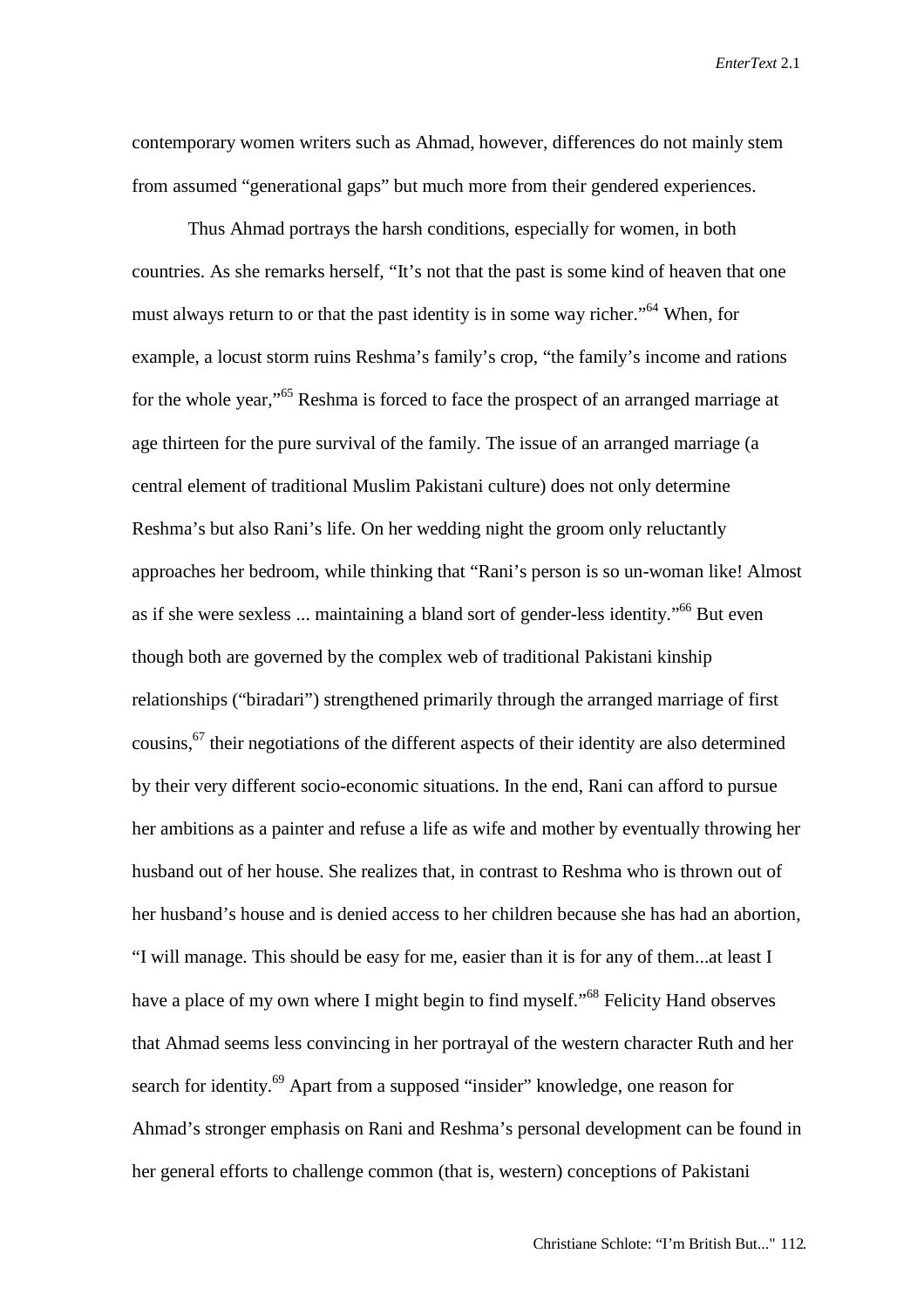female identity and values. By questioning western views of traditional kinship systems (for example, arranged marriage), the general victimisation of non-white women, or all too simple oppositions such as "the western woman versus the Asian woman," Ahmad reminds us of the need to look more closely at each individual's conditions and constraints.

Even though Sokari Douglas Camp has been travelling "among global cultures" (mainly Nigeria, the UK and the USA), her movements were not least dictated by sociopolitical circumstances such as the Nigerian Biafra War (1967-1970): "I was one of these colonial children that was mailed back and forth to school. So did I live in Nigeria? Quite honestly, not really. But then did I really live in England in boarding school? I'm not really sure about that either."<sup>70</sup> Camp's work and position as a Nigerian woman artist working in the rather male-dominated field of metal sculpture is another example of the linkage of identities and the transgression of boundaries. As she herself concedes, in Nigeria, "[t]hey'd probably think someone else did it. They wouldn't know what to make of it. I mean banging metal and you're a sophisticated woman? What's the matter with you?"<sup>71</sup> Not unlike Ahmad, Camp is strongly concerned with what she perceives to be western misconceptions of her Nigerian culture and influence. Since this concern is a central element of her work I would like to quote from the interview at length:

> In terms of aesthetics I do have that feeling that I have to make myself clear to people. I came across this thing very early in my career. The people that I was fascinated by, the dance performances that I was fascinated by in the Delta, did things like kill dogs which is really bad form in England. So if I had wanted to discuss that in my work I have to put a zip on it just because no one would listen. They'd describe it as too outrageous. So I kept away from putting blood on the costumes....But when I worked with the *Museum of Mankind*...I decided to really just go for it....I feel that these are the places that have to be corrected, as far as I'm concerned, from misinterpreting and putting things backwards...it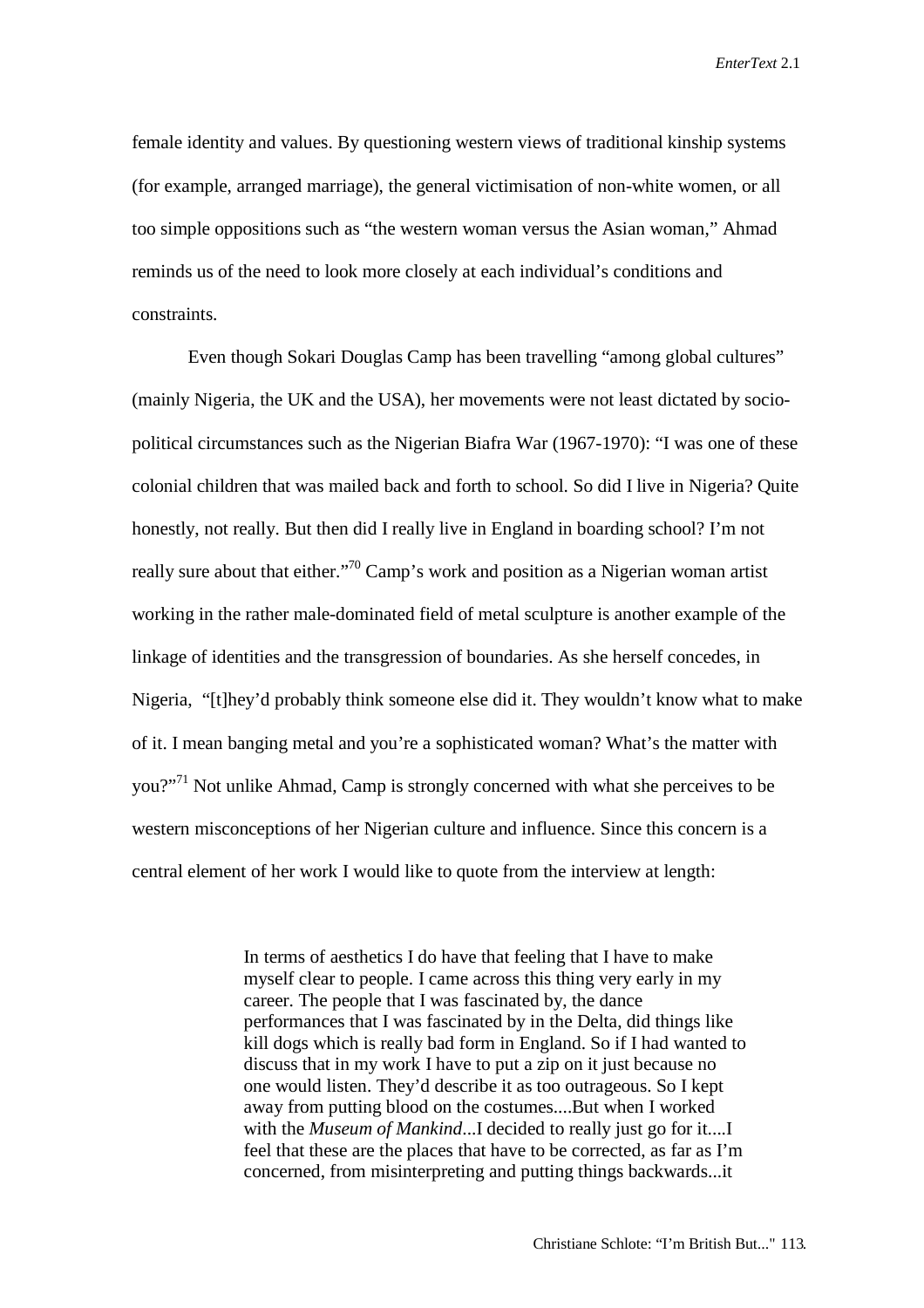was my opportunity to speak frankly, so I put blood on the costumes and I dressed the masks so you couldn't see the figure.... You know, people will know masks are things that go on the wall because umpteen books have been written about it and yet all these little children in Africa that want to aspire to be dancers or performers of any kind will always put it on their head. I think it's very important that I should correct the picture....It makes nonsense of my whole culture. It's like someone coming along and every time they shake your hand they say "good-bye" instead of "hello," so, of course, you are going to correct them. $^{72}$ 

Her approach to the pieces reflecting her experiences in London (such as, for example, her sculpture "Rose & Vi" (1993), portraying two old ladies supporting each other on their way to the shops, or her pieces of bag- and street-people) are just as much informed by her Kalabari roots as her explicit Kalabari sculptures. As Robin Horton points out, her massive yet open sculptures owe a great deal to the "complex basketry of storage vessels, fishdrying racks and fish traps which surrounded her as a young child."73 At the same time Camp is an acute observer of her immediate surroundings. Her reflections of her identity and position as a black woman in London are mirrored most prominently in a series of works featuring the British flag:

> There is this young black boy who was killed [Stephen Lawrence] just because he was standing at the wrong place at the wrong time....I got his picture out of the paper and I put it on to this acetate thing just because it was something that was happening at the Elephant [a tube station near her house]. And every day passing it...I'm thinking of my children's future. So I put Stephen's picture with the British flag and I put it in a glass container and so it became a kind of protest item as well. I like the idea of glass acetate and 90s air...and I put a crucifix in it. It's very graphic and not quite like me. But there are instances where you do little things that just mark a point. $74$

The theme of western misconceptions of other cultures continues in the personal experiences, as well as in the work, of the third artist: Meera Syal. The only one of the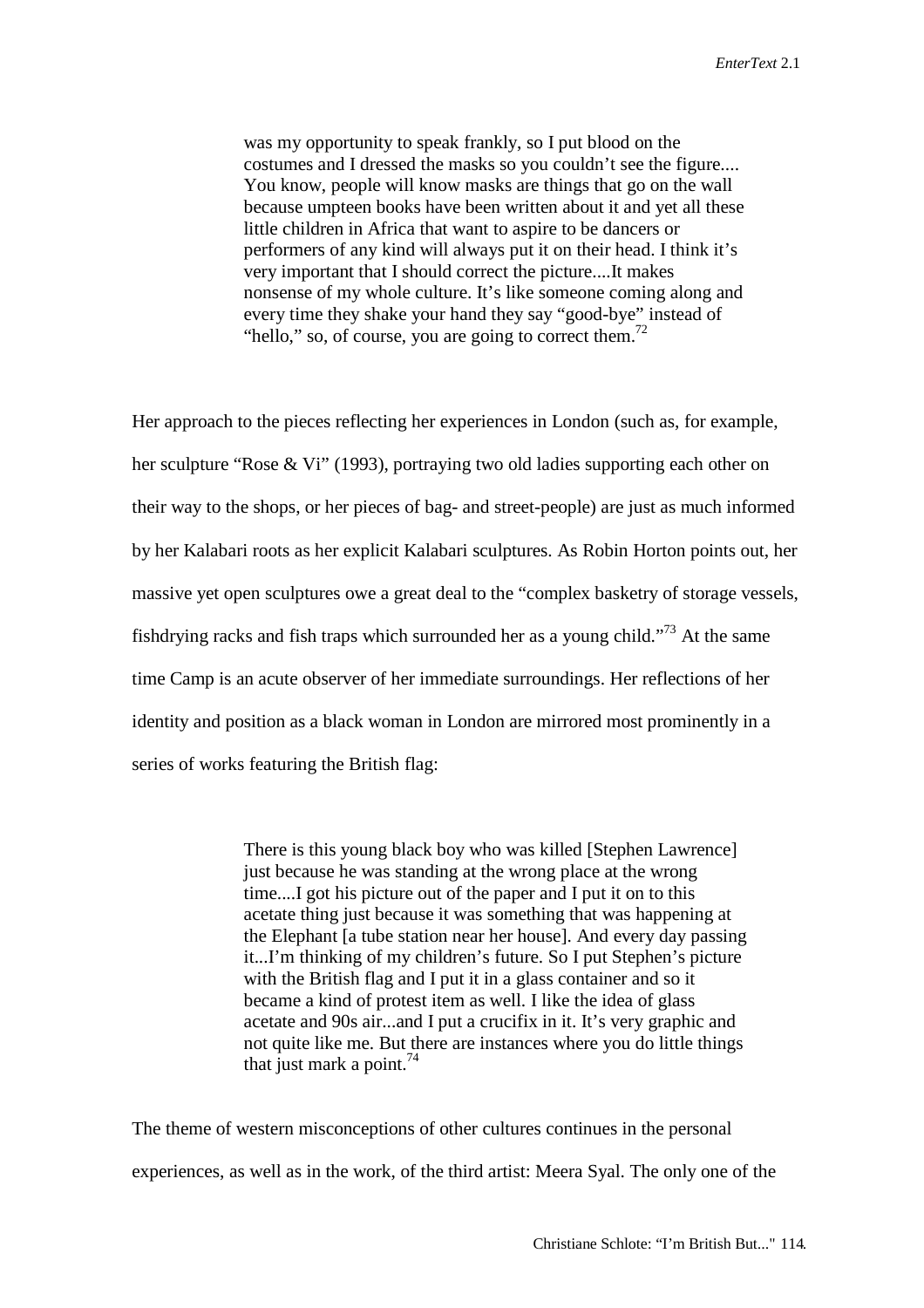three artists to have been born in Britain, she might also be the one best known to a wider audience due to her work as an actress, novelist, screenwriter and comedian. Syal describes her own memories of the material conditions she grew up in as follows:

> People are often suprised when I say that I grew up in a place where some houses actually didn't have running water even, or none of the houses had inside toilets or bathrooms....And they go, "Oh my God, where were you living, in the depths of the Punjab?" And I say, "No, no, it was Wolverhampton, or pretty near there."<sup>75</sup>

Syal's mocking recollection of her childhood days is emblematic of her use of irony, her play with the reader's/audience's expectations and her sketching of a different view of reality. In her first, semi-autobiographical novel, *Anita and Me* (1996), Syal writes of the life of an Indian family in a mining village in the British Midlands. The story of Meena, the child heroine, born and raised in Britain, is structured like a female *Bildungsroman* with a parallel development of sexual and political awareness. The more Meena learns about herself on her journey from childhood to adolescence, the more she (and the reader) learns about the complex historical, political and socio-cultural fabric of her Punjabi heritage. The novel explores alternative models of female identity by representing girls and women situated in "border spaces" contrary to the conventional norms and traditions in their societies.

Syal shares Ahmad's and Camp's concern with overt and covert racism within and outside communities, as well as their interest in exposing the intricate web of constraints such as gender, religion, and class, all of which are highly significant in the formation of identity. Furthermore, there is the common endeavour to place those in the foreground who are otherwise marginalised or silenced, such as non-white women, but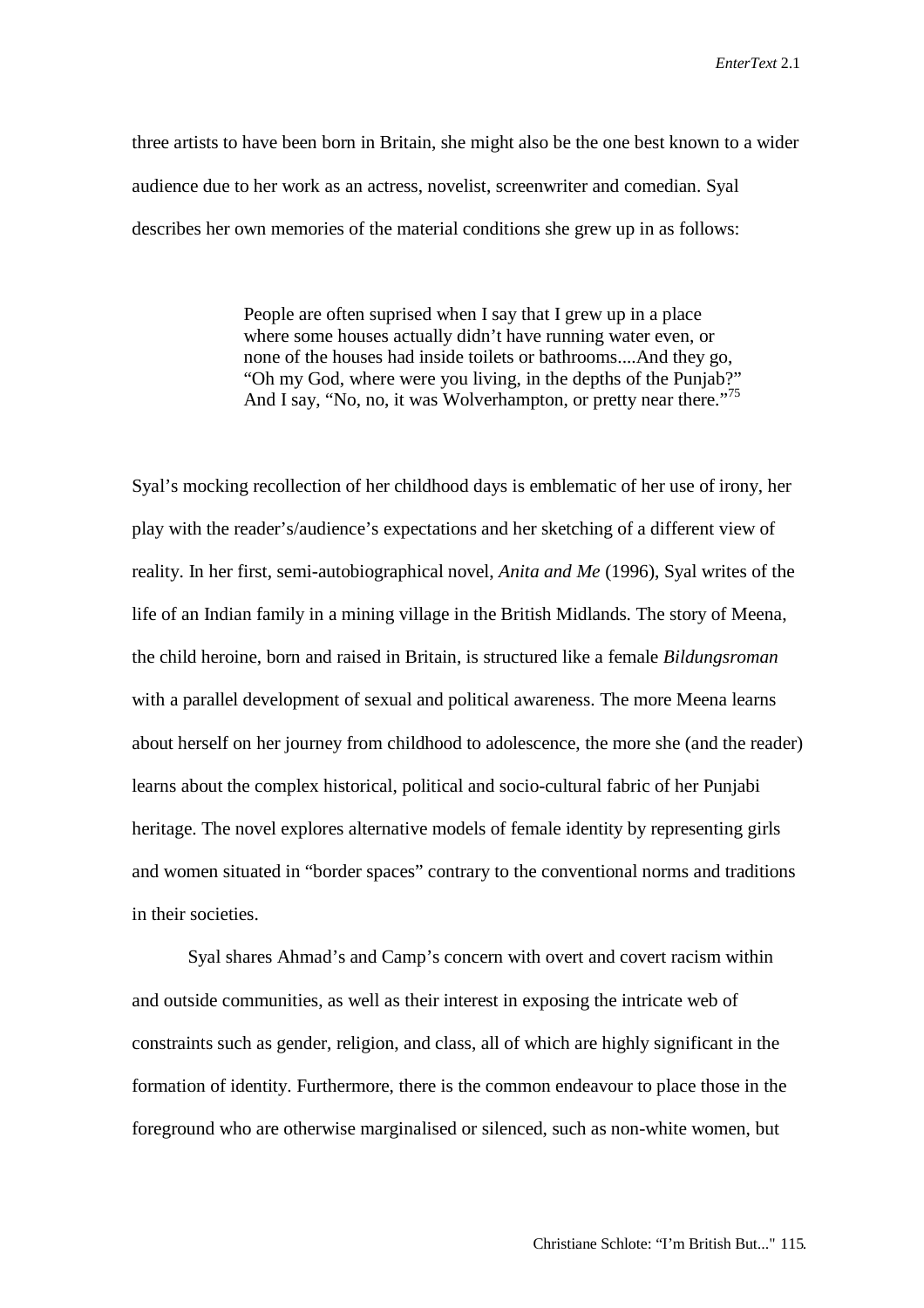also economically less advantaged segments of British (and Pakistani or Indian) society, as illustrated by the following passage from *Anita and Me*:

> According to the newspapers and television, we simply did not exist. If a brown or black face ever did appear on TV, it stopped us all in our tracks. "Daljit! Quick!" papa would call, and we would crowd round and coo over the walk-on in some detective series, some long-suffering actor in a gaudy costume with a goodnessgracious-me accent...and welcome him into our home like a longlost relative. $76$

These aims and interests link Syal's works, whether in her black feminist reworking of *Jane Eyre* called *My Sister-Wife* (1992), produced for BBC2;<sup>77</sup> her screenplay for Gurinder Chadha's movie *Bhaji on the Beach* (1994), dealing with the racial incidents encountered by a disparate group of Indian women on a trip to Blackpool; her work as actress and writer in the first all-Asian British sit-com *Goodness Gracious Me* (first aired on BBC radio in 1996, before being broadcast on BBC2 a year later); or in her novels *Anita and Me*, and most recently *Life Isn't All Ha Ha Hee Hee* (1999), which portrays three very different second-generation Indian women in London. Again, like Ahmad and Camp, Syal's answer to Western misconceptions (here of Indian and Indian British culture) are her counter-stories in which her (female) characters' identities are neither limited to a status as victims nor are they torn between two worlds or enthusiastically hybrid. As Camp puts it, "My true role in life is just to make these pictures that are important to me. It's writing whatever story it is you need to write.<sup>778</sup> Syal explains:

> I think being able to be humorous about who you are, and that dilemma, is a sign that you're at ease in the end with who you are. And there are so many people like Meena who move very fluidly from one culture to another, and you can hardly see the join.<sup>79</sup>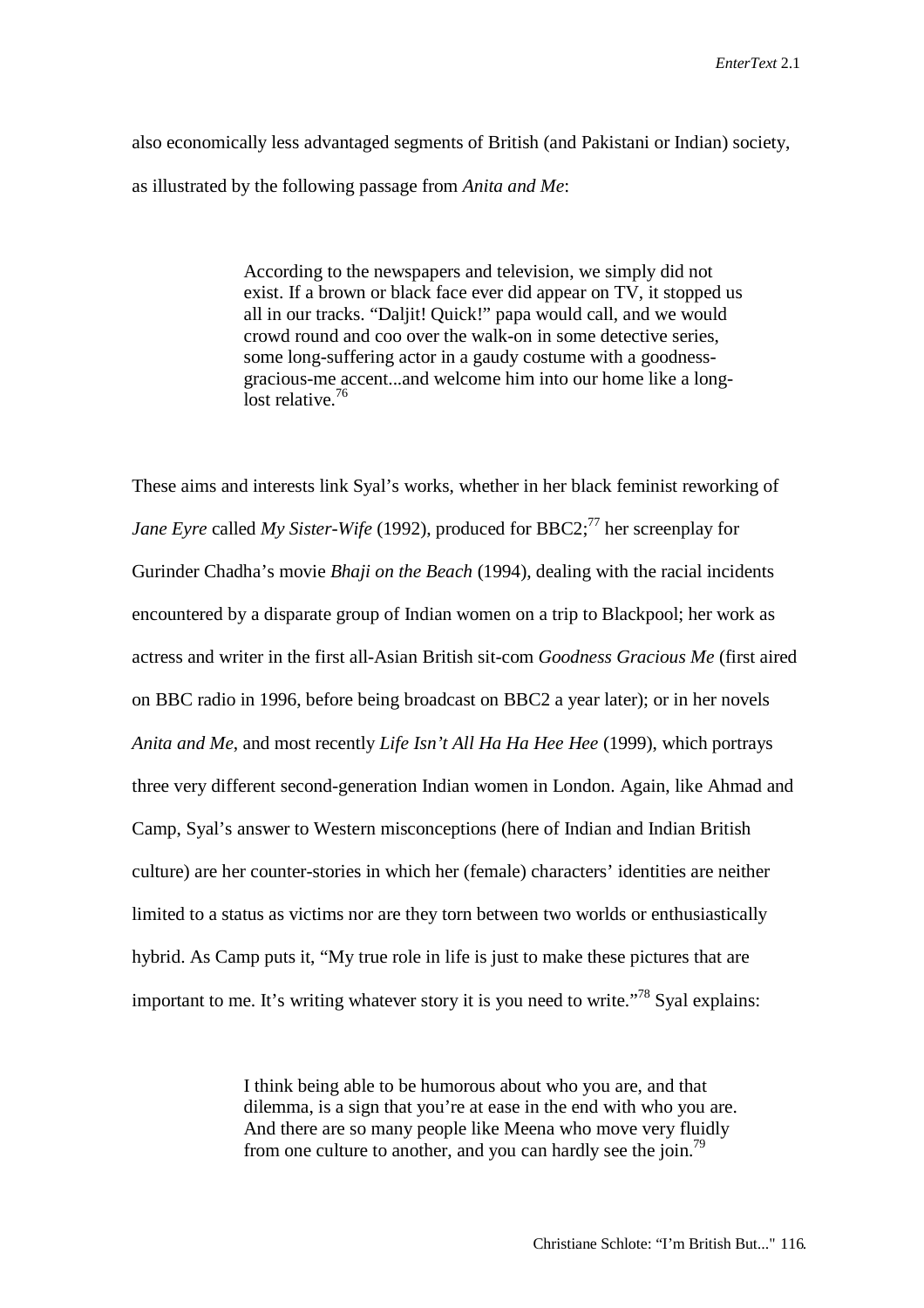Coming full circle to my initial reference to Chadha's documentary "I'm British But...," I would like to refer to a series of interviews conducted by Wenonah Lyon in Oldham (near Manchester) which underlines Syal's statement about "moving very fluidly from one culture to another," as well as Dyke's observation regarding the young people for whom "multiculturalism is...simply a part of the furniture of their everyday lives." Interviewing British people of Pakistani, Indian and Bangladeshi descent Lyon discovered that for them "being Pakistani is just another way of being British, in the same way that one is English and British or Scottish and British or Irish and British or Welsh and British."<sup>80</sup> This perception can partly be explained by the fact that in all three cases it is *young* people who—as second- or third-generation British of various cultural descents—move more fluidly between different influences. Once again, however, it has to be emphasized that despite their increased ability to move between different cultural communities, second- and third-generation youth inevitably have to continue negotiating their social identities within constraints such as class, material differentiation, gender, religion, sexuality, and the national origin of the parent-generation. As Maira emphasizes, "Cultural theorists ... have sometimes privileged notions of fluid, fragmented identities without paying sufficient attention to how actors may negotiate both shifting identities and reified ideals in their everyday lives; the contradictions on the ground are sometimes more complex than theorists acknowledge."<sup>81</sup>

Returning to Ahmad and Camp, who were not born in Britain, I would argue that in comparison to the "indigenous" British minorities, their experiences as British citizens of non-white national descent still feature prominently in their lives and in their work. Also, Ahmad's and Camp's resort to the cultural traditions of their country of birth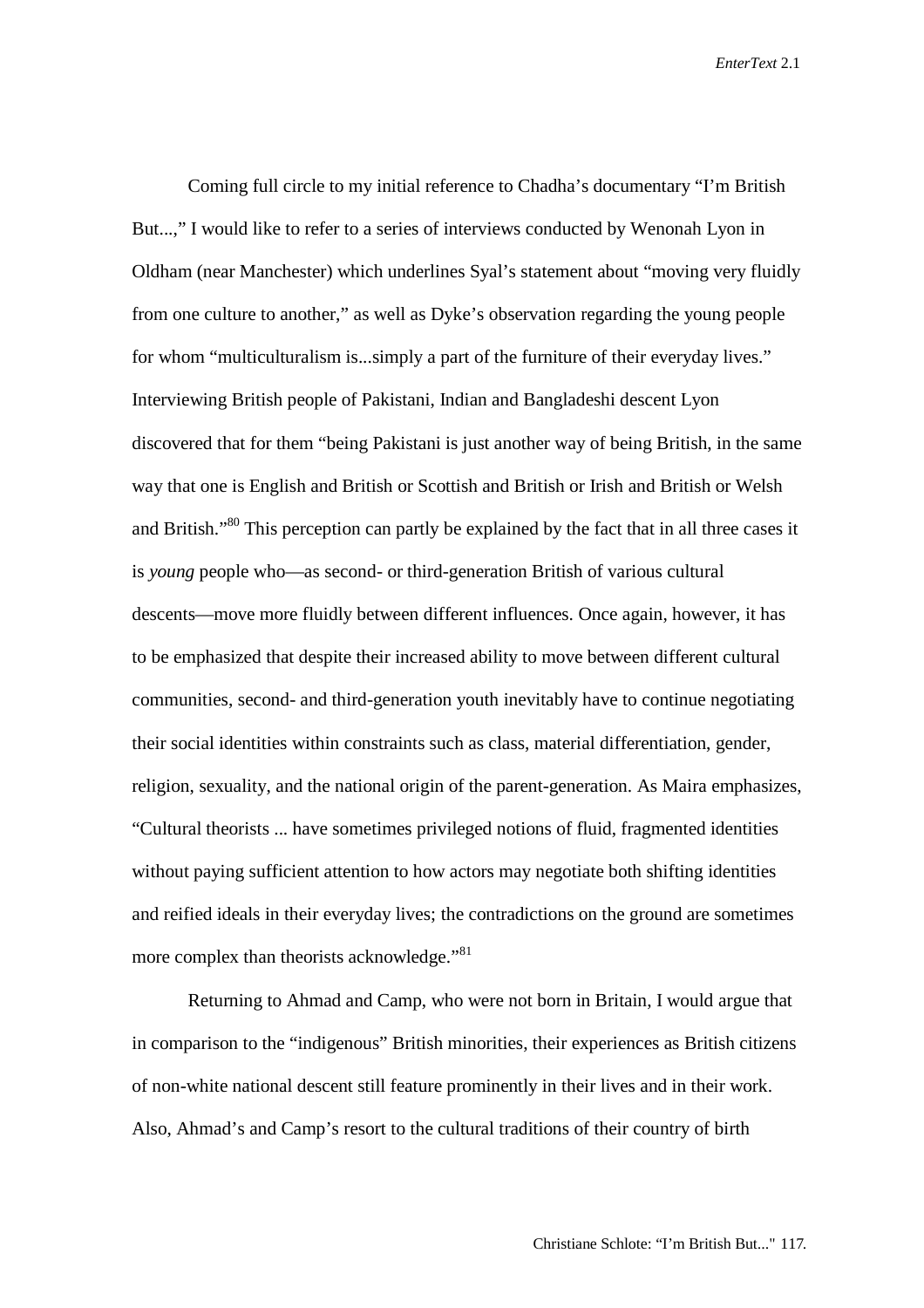reveals a different relationship to their old and new homes than Syal's use of, for example, Indian popular culture. As Camp explains:

> I'm very happy to keep this Kalabari heritage and aesthetic things that Kalabari people are supposed to like. I find that great fun. I keep on adding things to my work while thinking here the highest art form is to peel everything off, take everything off to the bare. But you know I love things that are complicated. I love things that are complicated just because I don't think that there's a clear answer to everything. $82$

But even though their use of the traditional resources of their respective countries of descent differs, there is a definite analogy in terms of their themes and subjects, such as their preoccupation with those segments of society (in Britain and elsewhere) which are often neglected by dominant discourses of identity, their grappling with xenophobia and racial stereotyping, their portrayal of physical and psychological violence against women, and their exploration of the extent to which religion, poverty, social status, and nation-specific concepts of gender, influence and shape female identity formation. This suggests that in Ahmad's, Camp's and Syal's case, a "poststructuralist dynamic reinterpretation of identity," as Antor describes it, does not at all "preclude intentionality and political activity."83 Incidentally, both *Bhaji on the Beach* as well as *Goodness Gracious Me*, have been criticised by members of the Asian community: *Bhaji on the Beach* for its portrayal of Asian women and their confrontation with domestic violence (as already mentioned, in regard to Ahmad's play, a long-standing taboo within the Asian community) as well as with inter-racial relationships (in the film a young Indian British woman expects a baby from her black boyfriend); *Goodness Gracious Me* for supposedly mocking symbols of the Hindu faith, and for giving white British people the opportunity to laugh at Asian communities without thinking about it. Interestingly enough, the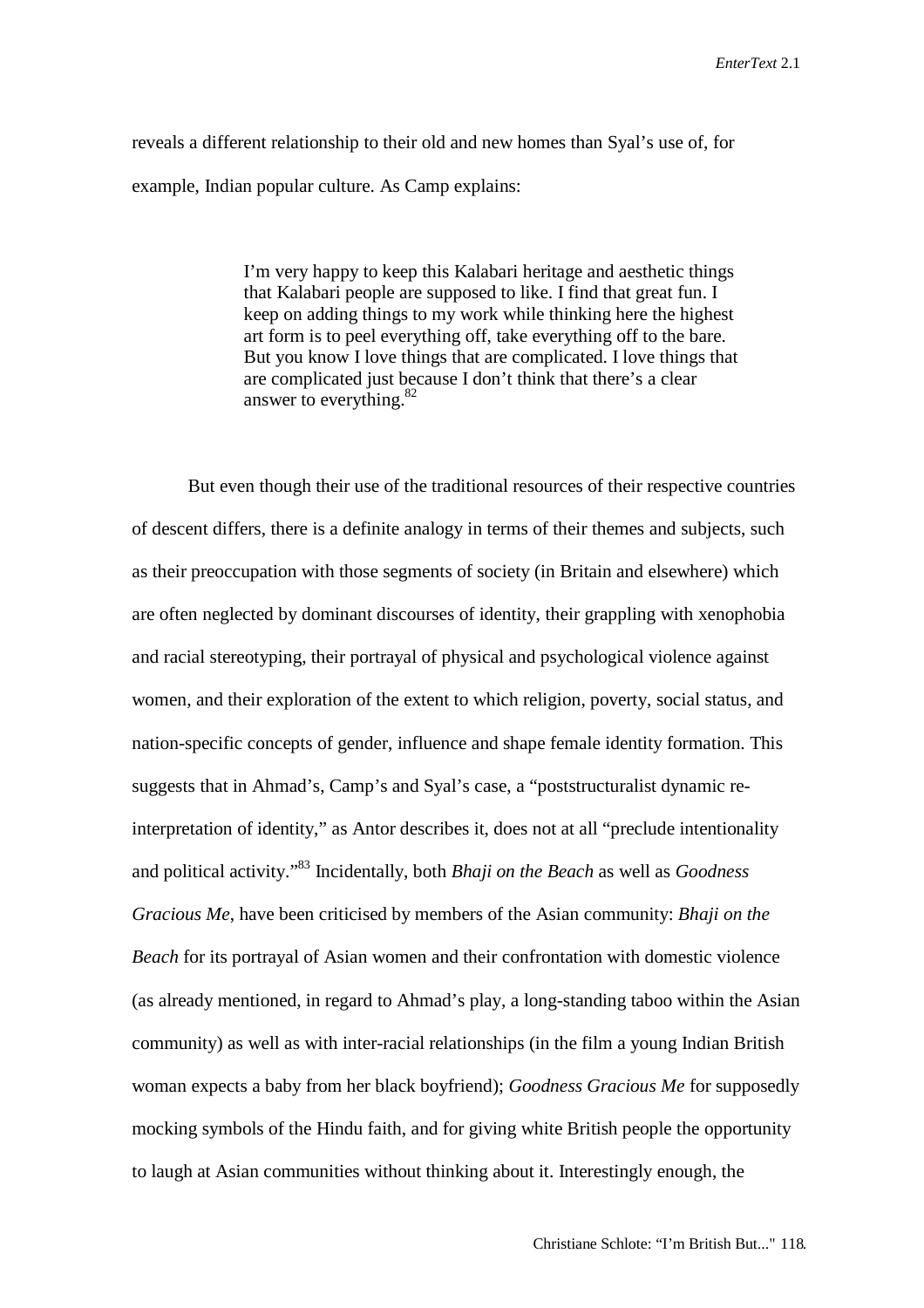criticism was mainly expressed by older Asian men and male community leaders, reminding us once again to view identity components such as race, class, religion and gender as "simultaneous forces" or, as Hall put it in his exploration of "the end of the essential black subject" and the politics of representation, "[t]he question of the black subject cannot be represented without reference to dimensions of class, gender, sexuality, and ethnicity."<sup>84</sup> Ahmad's personal response to such charges can thus be seen as a preliminary conclusion regarding the artists' explorations of identity:

> I find that quite useless, I suppose, for the writer to seek a location in the canon, as it were, for either a community or a nation state or a category such as gender. I actually feel that in the end you're speaking for yourself and the male bit of you as much as the female bit of you....So I think in a way that community business is also very false. It comes from outside. I think that you have, if you like, residual loyalties to your people, which is slightly different from, if you like, waving a banner....I mean, I would hate it if somebody said I was really European in my writing....It's about something to do with integrity, of how quickly you can change and how much you change. I mean, I have changed and I believe in change. I believe not changing is stagnation and death. But at the same time I think there should be a logic to how you change and grow.<sup>85</sup>

## **Notes**

 $\overline{a}$ 

<sup>1</sup> I would like to thank Anshuman Mondal for his helpful comments on an earlier version of this essay. I also gratefully acknowlege the financial support of the Berliner Programm zur Förderung der Chancengleichheit für Frauen in Forschung und Lehre of the Berlin Senate.<br><sup>2</sup> Even though, as Bruce Robbins points out, "many observers share the opinion that globalization is

less a global reality than an effective ideological tool of the most prosperous nations." "Race, Gender, Class, Postcolonialism: Toward a New Humanistic Paradigm?" in Henry Schwarz and Sangeeta Ray, eds., *A Companion to Postcolonial Studies* (Oxford: Blackwell Publishers, 2000), 566. <sup>3</sup> "Greg Dyke Uses Race in the Media Awards to Pledge BBC's Commitment to Diversity," CRE

News & Media News Release, 7 April 2000 http://www.cre.gov.uk/media/nr\_arch/nr000407.html.

<sup>&</sup>lt;sup>4</sup> David Mason, *Race and Ethnicity in Modern Britain* (Oxford: Oxford University Press, 1995), 23.<br><sup>5</sup> Gautam Dasgupta, "Interculturalism: A Lettrist Sampler," in Bonnie Marranca and Gautam

Dasgupta, eds., *Interculturalism and Performance* (New York: PAJ Publications, 1991), 321.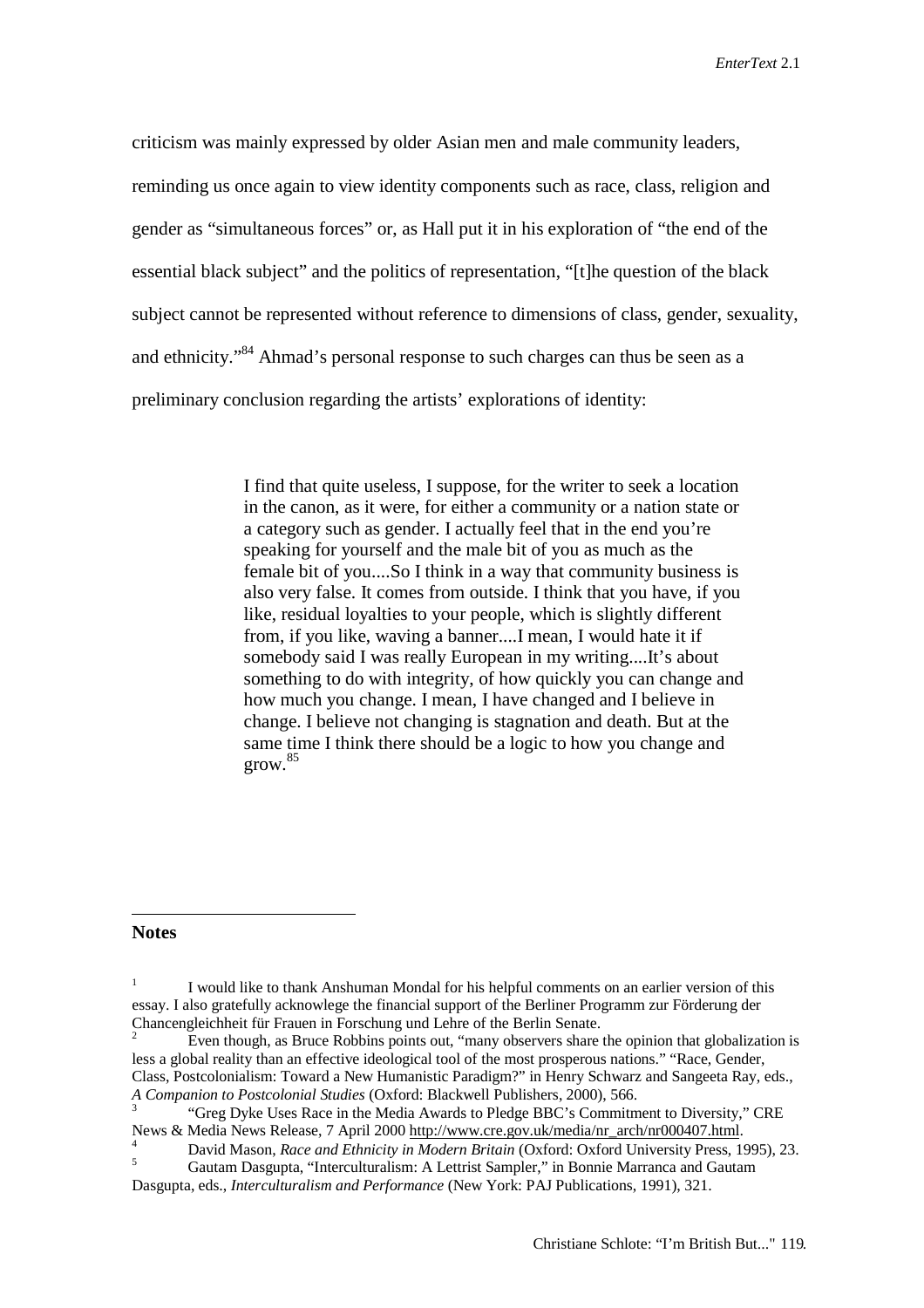6 Robert J. C. Young, *Colonial Desire: Hybridity in Theory, Culture and Race* (London: Routledge, 1995), 3-4. See also Iain Chambers, "Narratives of Nationalism: Being 'British,'" in Erica Carter, James Donald, and Judith Squires, eds., *Space and Place: Theories of Identity and Location* (London: Lawrence & Wishart, 1993), 153-54. Chambers identifies two versions of "Britishness:" one marked by an Anglocentric and conservative perspective which views individual identities as "embalmed in the national epic, in the mere fact of being 'British,'" and another which can be described as ex-centric and multi-ethnic, accounting for fluid, heterogeneous identities.

<sup>7</sup> Jeremy Paxman, *The English: A Portrait of a People* (Harmondsworth: Penguin, 1998). For a more inclusive historical perspective, see Ron Ramdin, *Reimaging Britain: Five Hundred Years of Black and Asian History* (London: Pluto Press, 1999).<br><sup>8</sup> For an overview of contemporary notions of identity in Europe see, for instance, "Introduction," in

Gisela Brinker-Gabler and Sidonie Smith, eds., *Writing New Identities—Gender, Nation, and Immigration in Contemporary Europe* (Minneapolis: University of Minnesota Press, 1997), 1-27.

<sup>9</sup> Paul Lauter, *Canons and Contexts* (New York, Oxford: Oxford University Press, 1991), 164. <sup>10</sup> Shirley Geok-lin Lim and Amy Ling, eds., *Reading the Literatures of Asian America*

(Philadelphia: Temple University Press, 1992), 18.<br><sup>11</sup> Stuart Hall, "Cultural Identity and Diaspora," in Laura Chrisman and Patrick Williams, eds., *Colonial Discourse and Post-Colonial Theory: A Reader* (New York et al.: Harvester Wheatsheaf, 1994), 392-403.

<sup>12</sup> Jan Nederveen Pieterse, "Unpacking the West: How European is Europe?" in Ali Rattansi and Sallie Westwood, eds., *Racism, Modernity and Identity* (Cambridge: Polity Press, 1994), 129-149.

<sup>13</sup> Feroza Jussawalla and Reed Way Dasenbrock, eds., *Interviews with Writers of the Post-Colonial World* (Jackson: University Press of Mississippi, 1992), 195. Ghose's first novel, *The Murder of Aziz Khan* (1967), is considered to be the first genuine Pakistani novel written in English.

<sup>14</sup> Salman Rushdie, *Imaginary Homelands: Essays and Criticism, 1981-1991 (*London: Granta, 1991), 69.

<sup>15</sup> Paul Gilroy, *There Ain't No Black in the Union Jack: The Cultural Politics of Race and Nation* (Chicago: The University of Chicago Press, 1987), 11.

<sup>16</sup> Chandra Talpade Mohanty, quoted in Felicity Hand, "Gentle Anthropology," *Cuadernos de Filología Inglesa* 7.1 (1998), 43.

<sup>17</sup> Schwarz and Ray, eds., *Companion to Postcolonial Studies*, 15.<br><sup>18</sup> Stuart Hall, "Minimal Selves," in Houston A. Baker, Jr., Manthia Diawara, and Ruth H. Lindeborg, eds., *Black British Cultural Studies: A Reader* (Chicago: The University of Chicago Press, 1996), 114-119 (Hall's italics). For an exploration of the "value of marginality" see also Graham Huggan, *The Post-Colonial Exotic: Marketing the Margins* (London: Routledge, 2001).

<sup>19</sup> Henry Schwarz and Sangeeta Ray (Schwarz and Ray, eds., *Companion to Postcolonial Studies*, 5ff) are correct that neither the term postmodern nor the term postcolonial can be clearly defined but that their "adoption has been one of situational convenience rather than necessity." There is much to be said however, for Huggan's usage of the term postmodernism as "both a particular, self-consciously derivative style and a periodising concept linked to late multinational capitalism, the society of the spectacle and Western consumer culture, and postmodernity as a global condition characterised by the increasing power

of the market over all facets of everyday life," Huggan, *Post-Colonial Exotics*, 266.<br><sup>20</sup> Zygmunt Bauman, "From Pilgrim to Tourist—or a Short History of Identity," in Stuart Hall and Paul du Gay, eds., *Questions of Cultural Identity* (London: Sage Publications, 1996), 18-36.

<sup>21</sup> David Harvey, *The Condition of Postmodernity: An Enquiry into the Origins of Cultural Change* (Oxford: Basil Blackwell, 1989), 87.<br><sup>22</sup> The primary characteristics of this transformation were identified in central texts such as Saskia

Sassen's *The Global City: New York, London, Tokyo* (Princeton, NJ: Princeton University Press, 1991), namely the spatial dispersal of production, the growth and reorganization of finance and service industries, income polarisation, and the transnational spaces created by global (or first-tier) cities such as New York, London, and Tokyo.

<sup>23</sup> Robert Bocock, *Consumption* (London: Routledge, 1993), 96-112.

<sup>24</sup> Peter Christenson and Donald Roberts, quoted in Sunaina Marr Maira, *Desis in the House: Indian American Youth Culture in New York City* (Philadelphia: Temple University Press, 2002).<br>
Maira, *Desis in the House*.<br>
<sup>25</sup> Heinz Antor, "Postcolonial Pedagogy, or Why and How to Teach the New English Literatures" in

Bernhard Reitz and Sigrid Rieuwerts, eds., *Proceedings of the Conference of the German Association of*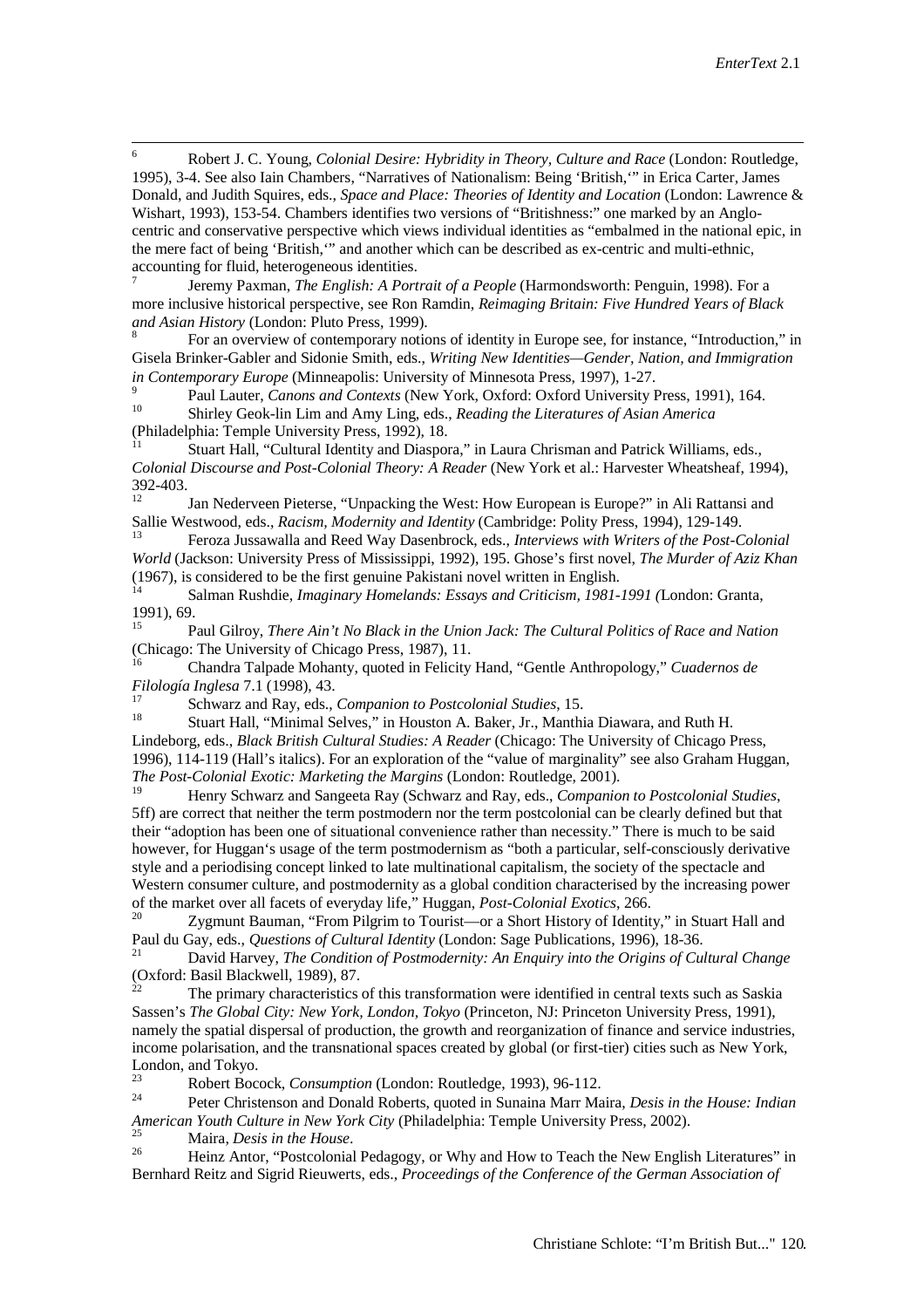*University Teachers of English, Anglistentag 1999 Mainz* (Trier: WVT Wissenschaftlicher Verlag Trier,  $2000$ , 255.

<sup>27</sup> See, for instance, Robbins, "Race, Gender, Class, Postcolonialism," 565, where he observes that "the hybrid identity asserted against such simplifications [against the "humanist self" as well as against pure, authentic Otherness] looks and smells like a new universal ideal. And like other universal ideals, it privileges some at the expense of others—migrants to the metropolis, for example, at the expense of nonmigrants." See also Arif Dirlik, "The Postcolonial Aura: Third World Criticism in the Age of Global Capitalism," *Critical Inquiry*, 20 (Winter 1994), 328-356. For a theoretical analysis of hybridity see Nikos Papastergiadis, "Tracing Hybridity in Theory," in Pnina Werbner and Tariq Modood, eds., *Debating Cultural Hybridity: Multi-Cultural Identities and the Politics of Anti-Racism* (London, New York: Zed Books, 1997), 257-281.<br>Personal interval

<sup>28</sup> Personal interview with Rukhsana Ahmad, London, 14 April 1999. Further references are given with the abbreviation PIA.

<sup>29</sup> Personal interview with Sokari Douglas Camp, London, 25 May 1999. Further references are given with the abbreviation PIC.

<sup>30</sup> Robert Miles, *Racism* (London: Routledge, 1991), 37, 71.

<sup>31</sup> Ania Loomba, *Colonialism/Postcolonialism* (London: Routledge, 1998), 122.

<sup>32</sup> Shirley Lim and Amy Ling, eds., *Reading the Literatures of Asian America* (Philadelphia: Temple University Press, 1992), 25ff.<br><sup>33</sup> Bonnie TuSmith, *All My Relatives: Community in Contemporary Ethnic American Literatures* 

(Ann Arbor: The University of Michigan Press, 1993), 13.

<sup>34</sup> Jessika ter Wal and Maykel Verkuyten, eds., *Comparative Perspectives on Racism* (Aldershot: Ashgate, 2000), 1.

<sup>35</sup> Rob Witte, *Racist Violence and the State: A Comparative Analysis of Britain, France and the Netherlands* (London: Longman, 1996), 164ff.<br><sup>36</sup> Ruud Koopmans and Paul Statham, "Political Claims-Making against Racism and Discrimination

in Britain and Germany," in ter Wal and Verkuyten, eds., *Comparative Perspectives*, 139-170.

<sup>37</sup> Witte, *Racist Violence and the State*, 193. See also Gilroy, *There Ain't No Black in the Union Ja*c*k*, on "race formation." Also note the name of the Commission for Racial Equality (CRE).

<sup>38</sup> Yasmin Alibhai-Brown, *Who Do We Think We Are? Imagining the New Britain* (Harmondsworth: Penguin, 2000), 100, 104-5.

 $^{39}$  PIA.

 $\overline{a}$ 

40 Loomba, *Colonialism/Postcolonialism*, 121.<br>
PIC.<br>  $\frac{\text{http://www.wmin.ac.uk/media/pgjnet/sarah-gill/mera.html}}{\text{http://www.wmin.ac.uk/media/pgjnet/sarah-gill/mera.html}}$ .<br>
Pnina Werbner, "Essentialising Essentialism, Essentialising Silence: Ambivalence and Multiplicity in the Constructions of Racism and Ethnicity," in Werbner and Modood, eds., *Debating Cultural Hybridity*, 242-43.<br><sup>44</sup> Ibid.<br><sup>45</sup> Stuert Hell "Now!

<sup>45</sup> Stuart Hall, "New Ethnicities," in Baker, Diawara, and Lindeborg,eds., *Black British Cultural Studies*, 163-172. Also see Tariq Modood's work on this subject; he has been one of the prime opponents to an all-inclusive "black identity."

<sup>46</sup> John Solomos and Les Back, *Racism and Society* (London: Macmillan,1996), 138.<br><sup>47</sup> See, for example, Wenonah Lyon, who states in regard to her ethnographic fieldwork among the Pakistani, Indian and Bangladeshi communities in Oldham that the "importance of ethnic groups ... appears to be directly related to how rewards are distributed in society: if group access determines reward, then groups will gain in importance," "Defining Ethnicity: Another Way of Being British," in Tariq Modood and Pnina Werbner, eds., *The Politics of Multiculturalism in the New Europe: Racism, Identity and Community* (London: Zed Books, 1997), 202.

<sup>48</sup> Lisa Lowe, *Immigrant Acts: On Asian American Cultural Politics* (Durham, and London: Duke University Press, 1996), 70-71.

<sup>49</sup> Personal interview with Jack Agüeros, quoted in: Christiane Schlote, *Bridging Cultures: Latinound asiatisch-amerikanisches Theater in New York* (Kassel: Reichenberger, 1997), 164.<br><sup>50</sup> Rose M. Brewer, "Theorizing Race, Class and Gender: The New Scholarship of Black Feminist

Intellectuals and Black Women's Labor" in Stanlie M. James and Abena P. A. Busia, eds., *Theorizing Black Feminisms: The Visionary Pragmatism of Black Women*, (London: Routledge, 1993), 16.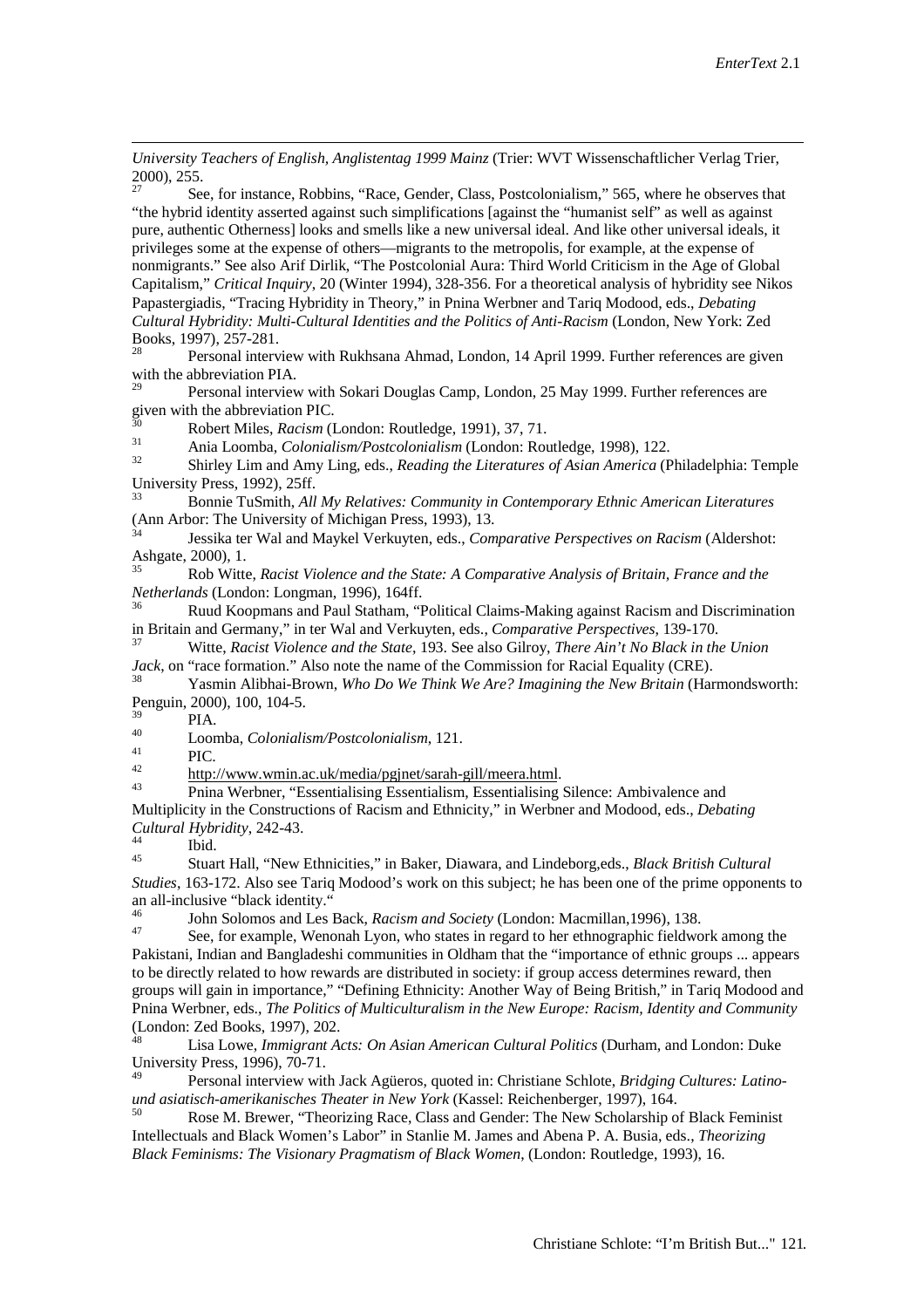51 Avtar Brah, quoted in: Solomos and Back, *Racism and Society*, 140. See also Avtar Brah, *Cartographies of Diaspora* (London: Routledge, 1996).<br><sup>52</sup> PIA. Loomba concurs by stating that "the alliance between fundamentalism and the State has

resulted in a series of anti-women legislations in Pakistan which are blatantly discriminatory," Loomba, *Colonialism/Postcolonialism*, 226. For further literature on the condition of Pakistani women see, for example, Leila Ahmed, *Women and Gender in Islam: Historical Roots of a Modern Debate* (New Haven, CT: Yale UP, 1992); Hastings Donnan and Frits Selier, eds., *Family and Gender in Pakistan: Domestic Organization in a Muslim Society* (New Delhi: Hindustan Publishing Corporation, 1997); Sangeeta R. Gupta, *Emerging Voices: South Asian American Women Redefine Self, Family, and Community* (New Delhi: Sage Publications, 1999).<br><sup>53</sup> PIC. For an examination of sexist tendencies in African societies see, for instance, Molara

Ogundipe-Leslie, "African Women, Culture and Another Development," in Stanlie and Busia, eds., *Theorizing Black Feminisms*, 102-117. Counterbalancing Ogundipe-Leslie's view of colonialism as the main source of African men's sexism are the fictional explorations of misogyny and black women's oppression by African and African American women writers such as Bessie Head, Buchi Emecheta, Assia Djebar, Toni Morrison and Alice Walker.<br><sup>54</sup> Lothar Bredella, for example, referring to the "gender debate" between the Asian American

activist Frank Chin and the Asian American writer Maxine Hong Kingston (see also Schlote, *Bridging Cultures*, 242-244), declares: "Feminism, however, tends to be universalist. Everybody has the right to full recognition of his or her identity and therefore is called upon to criticize the values of a culture which regards women as inferior to men." "Involvement and Detachment: How to Read and Teach Maxine Hong Kingston's *The Woman Warrior,*" in Gerhard Hoffmann and Alfred Hornung, eds., *Emotion in Postmodernism* (Heidelberg: Winter, 1997), 431.<br><sup>55</sup> In this context Francoise Lionnet quotes Elaine Marks who observes that "Feminist studies" worst

enemies have been those who have treated "feminism" like a new religion with dogmas that can allow for only one possible interpretation." Francoise Lionnet, *Postcolonial Representations: Women, Literature, Identity* (Ithaca, NY: Cornell UP, 1995), 188.

<sup>56</sup> Loomba, *Colonialism/Postcolonialism*, 50. See also Epifanio San Juan, Jr., who maintains that "both traditionalists and multiculturalists fail to connect a cultural politics of identity and difference to a social politics of justice and equality. Neither appreciates the crux of the connection: cultural differences can only be freely elaborated and democratically mediated on the basis of social equality." *Beyond Postcolonial Theory* (New York: St. Martin's Press, 1998), 12.<br><sup>57</sup> Pnina Werbner, "Introduction: The Dialectics of Cultural Hybridity," Werbner and Modood,

*Debating Cultural Hybridity*, 11-12.<br><sup>58</sup> Jonathan Friedman, "Global Crises, the Struggle for Cultural Identity and Intellectual

Porkbarrelling: Cosmopolitans versus Locals, Ethnics and Nationals in an Era of De-hegemonisation," Werbner and Modood, *Debating Cultural Hybridity*, 74.

<sup>59</sup> Lionnet, *Postcolonial Representations*, 132.<br>
<sup>61</sup> PIA.<br>
<sup>62</sup> PIA.<br>
<sup>63</sup> Juan Armando Epple, "Hispanic Exile in the United States," in Francisco A. Lomelí, ed., *Handbook of Hispanic Cultures in the United States: Literature and Art* (Houston: Arte Público Press, 1993), 333-359.

 $^{64}$  PIA.

<sup>65</sup> Rukhsana Ahmad, *The Hope Chest* (London: Virago, 1996), 58. All subsequent page references in the text are to this edition.<br> $\frac{66}{66}$  Ibid. 182.

<sup>67</sup> See Susanne Rupp, "Living in two cultures: British National Report on Ethnic Minorities and Migrants," *Sostris Working Paper*, 4 February 1999, University of East London, 55.

68 Ahmad, *The Hope Chest*, 306.<br>
<sup>69</sup> Hand, "Gentle Anthropology," 46.<br>
<sup>70</sup> PIC.<br>
PIC.<br>
<sup>73</sup> PIC.

<sup>73</sup> Robin Horton, "Sokari Douglas Camp: Ekine Woman in London?" *Play and Display: Steel Masquerades from Top to Toe* (Catalogue of an Exhibition at the *Museum of Mankind*, London, 1995).